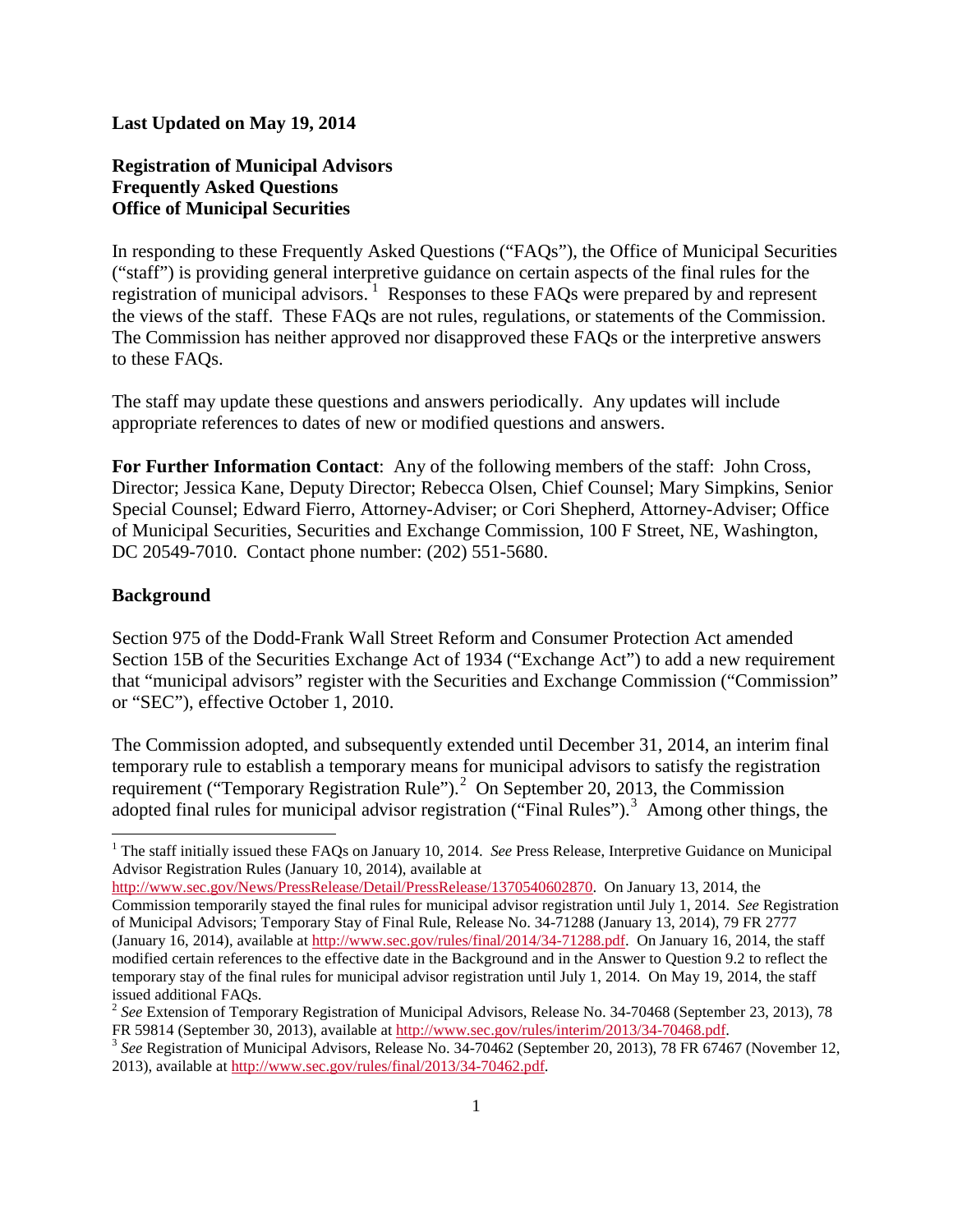Final Rules interpret the statutory definition of the term "municipal advisor." In addition, the Final Rules interpret the statutory exclusions from that definition and provide certain additional regulatory exemptions. In the Final Rules and the adopting release accompanying the Final Rules ("Adopting Release"), the Commission limited the scope of these exclusions and exemptions to certain identified activities as opposed to focusing on the status of the particular market participants.

The Final Rules were effective on January 13, 2014; however, on January 13, 2014, the Commission temporarily stayed the Final Rules until July 1, 2014 and made conforming, nonsubstantive amendments to Rule 15Ba1-8 regarding recordkeeping requirements to conform the dates referenced in certain provisions of that rule to the July 1, 2014 date ("Temporary Stay Release").<sup>[4](#page-1-0)</sup> This stay of the Final Rules means that persons are not required to comply with the Final Rules until July 1, 2014. In the Adopting Release, the Commission provided a phased-in compliance period, beginning on July 1, 2014 and ending on October 31, 2014, for municipal advisors to comply with the requirement to register as municipal advisors using the final registration forms under the Final Rules.<sup>[5](#page-1-1)</sup> The temporary stay of the Final Rules does not affect this phased-in compliance period. $<sup>6</sup>$  $<sup>6</sup>$  $<sup>6</sup>$ </sup>

#### **Responses to Frequently Asked Questions**

#### **SECTION 1: THE ADVICE STANDARD**

**Question 1.1: The General Information Exclusion from Advice versus Recommendations:**  What are some relevant considerations regarding the content, context, and manner in which a person may provide information (either in writing or in oral communications) to a municipal entity or obligated person without giving "advice" that would require registration as a municipal advisor?

**Answer:** *Overview of Advice Standard*. Under the Commission's interpretation in the Adopting Release of the term "advice" solely for purposes of the municipal advisor definition,  $\frac{1}{2}$  the term "advice" is not susceptible to a bright-line definition and can be construed broadly, and the determination of whether a person provides advice to or on behalf of a municipal entity or an obligated person regarding municipal financial products or the issuance of municipal securities depends on all of the relevant facts and circumstances. Further, in the Adopting Release, the Commission stated that "for purposes of the municipal advisor definition, advice includes, without limitation, a '*recommendation*' that is particularized to the specific needs, objectives, or circumstances of a municipal entity or obligated person with respect to municipal financial products or the issuance of municipal securities, including with respect to the structure, timing, terms, and other similar matters concerning such financial products or issues, based on all the

<span id="page-1-0"></span><sup>4</sup> *See* Registration of Municipal Advisors; Temporary Stay of Final Rule, Release No. 34-71288 (January 13, 2014), 79 FR 2777 (January 16, 2014), available at  $\frac{http://www.sec.gov/rules/final/2014/34-71288.pdf}{\text{See Adopting Release, 78 FR at 67581-67583.}}$ <br>  $^6$  See Temporary Stay Release, 79 FR at 2777.<br>  $^7$  Adopting Release, 78 FR at 67479.

<span id="page-1-1"></span>

<span id="page-1-2"></span>

<span id="page-1-3"></span>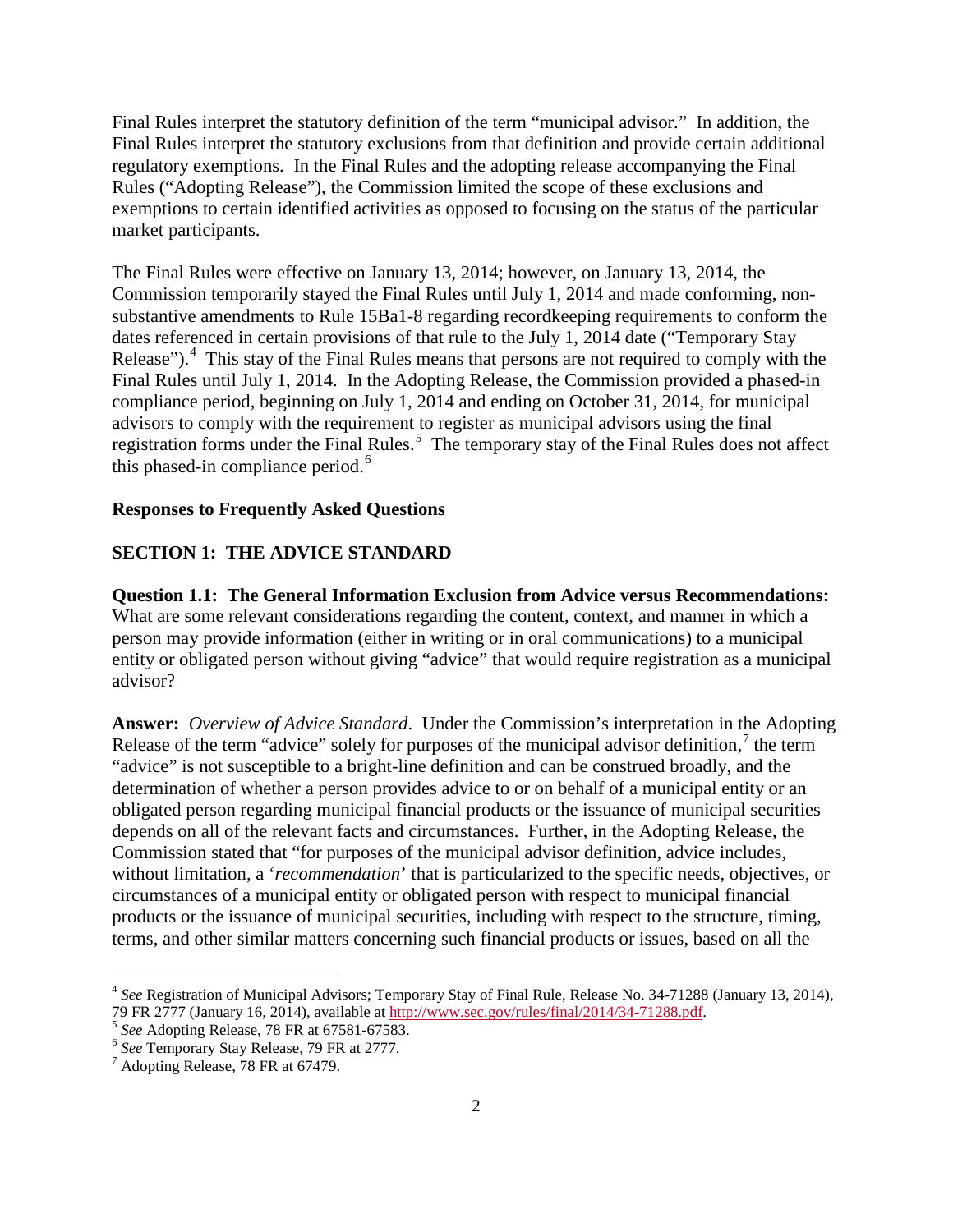facts and circumstances (emphasis added)."<sup>[8](#page-2-0)</sup> Conversely, in the Final Rules, the Commission adopted new Exchange Act Rule 15Ba1-1(d)(1)(ii) which expressly provides that "advice" excludes, among other things, the provision of general information that does not involve a recommendation regarding municipal financial products or the issuance of municipal securities ("general information exclusion"). In the Adopting Release, the Commission provided certain examples of general information, including information of a factual nature without subjective assumptions, opinions, or views, and information that is not particularized to a specific municipal entity or type of municipal entity.<sup>[9](#page-2-1)</sup>

The focus of the advice standard in the Final Rules is whether or not, under all the relevant facts and circumstances, the information presented to a municipal entity or obligated person is sufficiently limited so that it does not involve a recommendation that constitutes advice. In other words, the determination of whether a person provides advice under the advice standard for municipal advisor registration purposes generally involves whether the person makes a recommendation. In the Adopting Release, the Commission stated "for purposes of the municipal advisor definition, the Commission believes that the determination of whether a recommendation has been made is an objective rather than a subjective inquiry. An important factor in this inquiry is whether, considering its content, context and manner of presentation, the information communicated to the municipal entity or obligated person reasonably would be viewed as a suggestion that the municipal entity or obligated person take action or refrain from taking action regarding municipal financial products or the issuance of municipal securities."<sup>[10](#page-2-2)</sup>

*Examples of the General Information Exclusion from Advice*. The staff believes that a person could rely on the general information exclusion from advice under the Final Rules when providing a municipal entity or obligated person with information that does not involve a recommendation, such as factual information that does not contain subjective assumptions, opinions, or views. Examples of this type of general information include: (a) information regarding a person's professional qualifications and prior experience (e.g., lists, descriptions, terms, or other information regarding prior experience on completed transactions involving municipal financial products or issuances of municipal securities); (b) general market and financial information (e.g., market statistics regarding issuance activity for municipal securities or current market interest rates or index rates for different types of bonds or categories of credits); (c) information regarding a financial institution's currently-available investments (e.g., the terms, maturities, and interest rates at which the financial institution offers these investments) or price quotes for investments available for purchase or sale in the market that meet criteria specified by a municipal entity or obligated person; (d) factual information describing various types of debt financing structures (e.g., fixed rate debt, variable rate debt, general obligation debt, debt secured by various types of revenues, or insured debt), including a comparison of the general characteristics, risks, advantages, and disadvantages of these debt financing structures; and (e) factual and educational information regarding various government financing programs

<sup>8</sup> Adopting Release, 78 FR at 67480.

<span id="page-2-2"></span><span id="page-2-1"></span><span id="page-2-0"></span><sup>&</sup>lt;sup>9</sup> Adopting Release, 78 FR at 67479.

<sup>&</sup>lt;sup>10</sup> Adopting Release, 78 FR at 67480.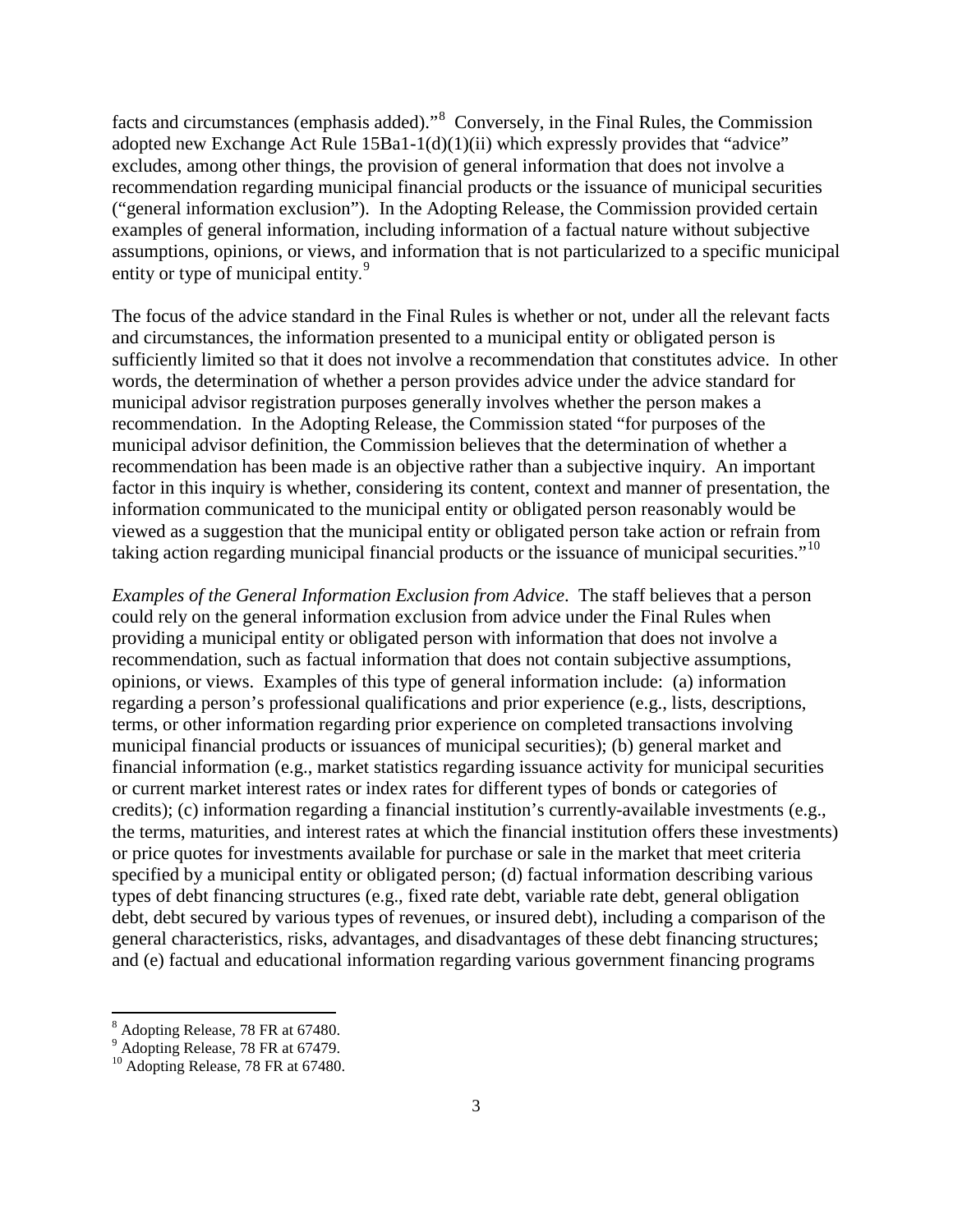and incentives (e.g., programs that promote energy conservation and the use of renewable energy).

In addition, the staff believes that information that is particularized to the municipal entity or obligated person in limited respects could be consistent with the general information exclusion from advice, provided that the information is factual in nature and does not contain or express subjective assumptions, opinions, or views, or constitute a recommendation. For example, the staff believes that a person could provide general market information regarding a municipal entity's particular outstanding bonds, such as current market prices and yields, without this information constituting a recommendation.

*Potential Implied Recommendations*. The staff further believes, however, that information that is particularized in more than the limited respects described above in the immediately preceding paragraph to a municipal entity or obligated person potentially could imply a recommendation that could constitute advice under the Final Rules, depending on all of the relevant facts and circumstances. The more individually tailored the information is to a specific municipal entity or obligated person or group of municipal entities or obligated persons that share similar characteristics, the more likely the information will be considered to be a recommendation. For example, if a person provided information regarding debt financing structuring options that was tailored to address the specific needs, objectives, or circumstances of a municipal entity or obligated person, such as information tailored to address particular fiscal needs or to incorporate particular revenue projections, the staff believes that presenting these particularized options likely would suggest a preferred financing approach that likely would imply a recommendation.

*Effect of Disclosures and Disclaimers on Advice Analysis*. The staff believes that disclosures and disclaimers regarding a person's intentions in providing information to a municipal entity or obligated person are factors that bear upon whether or not the person's communications would be a recommendation that constitutes advice under the Final Rules. The staff believes that the following disclosures and disclaimers, clearly and conspicuously stated, in written materials that accompany communications to a municipal entity or obligated person, would be factors that weigh against treatment of information as a recommendation that constitutes advice: (a) this person is not recommending an action to the municipal entity or obligated person; (b) this person is not acting as an advisor to the municipal entity or obligated person and does not owe a fiduciary duty pursuant to Section 15B of the Exchange Act to the municipal entity or obligated person with respect to the information and material contained in this communication; (c) this person is acting for its own interests; and (d) the municipal entity or obligated person should discuss any information and material contained in this communication with any and all internal or external advisors and experts that the municipal entity or obligated person deems appropriate before acting on this information or material.

*Effect of Overall Course of Conduct on Advice Analysis*. The staff further believes that, while the presentation of information with the disclosures and disclaimers described above are factors that suggest that a person may not be making a recommendation that would constitute advice under the Final Rules, such disclosures and disclaimers are not controlling and must be considered in the context of a person's overall course of conduct, taking into account all of the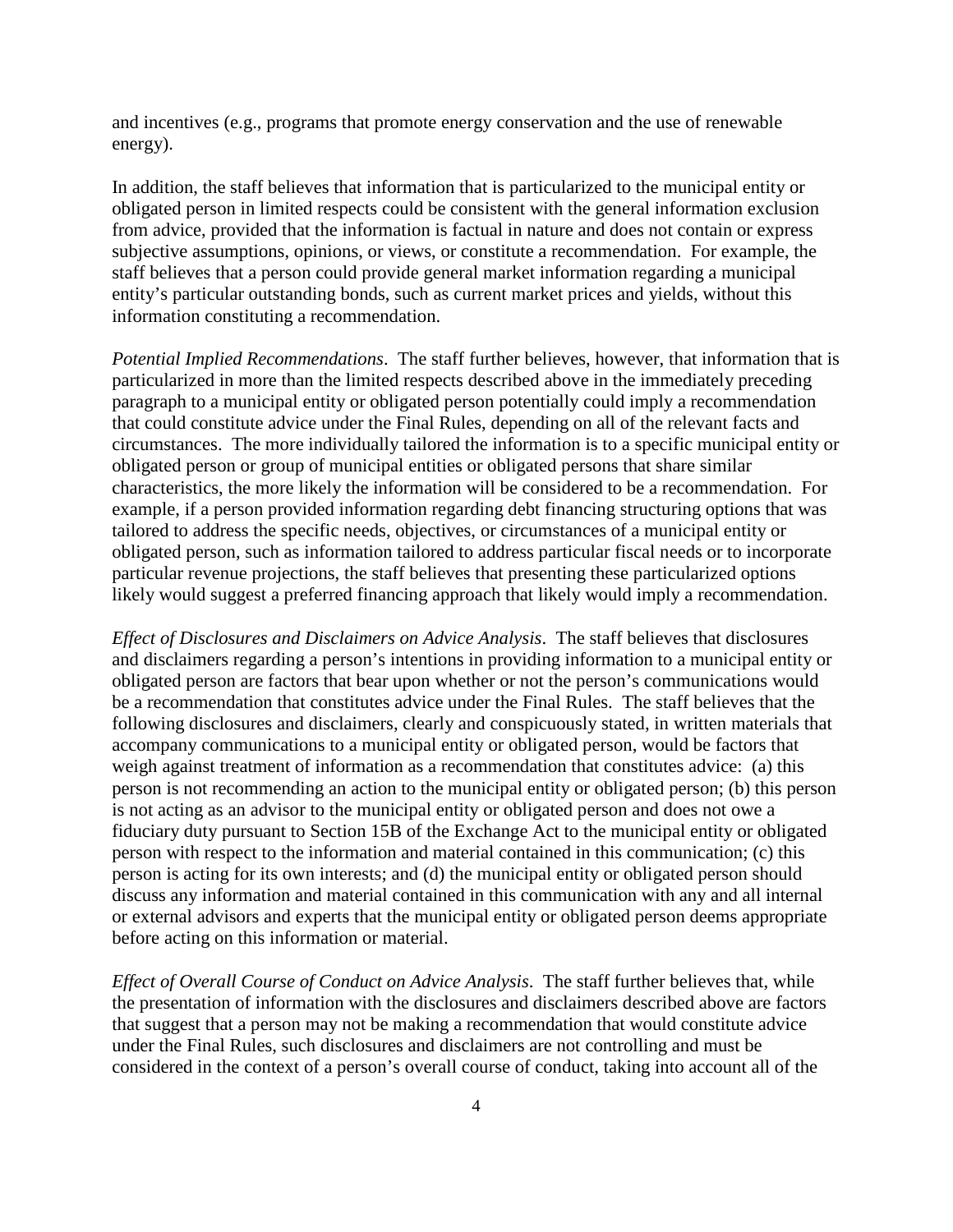relevant facts and circumstances. Thus, any actions or communications that are inconsistent with these disclosures and disclaimers or inconsistent with the arm's length nature of a non-advisory business relationship between a person and a municipal entity or obligated person could suggest that the person is making a recommendation and acting as a municipal advisor, which, absent an available exemption, would require registration with the Commission as a municipal advisor. [January 10, 2014]

**Question 1.2: Treatment of Business Promotional Materials Provided By Potential Underwriters Under the General Information Exclusion from Advice:** What are some relevant considerations regarding the content, context, and manner in which a broker-dealer may provide business promotional materials (either in writing or in oral communications) to a municipal entity or obligated person for which the broker-dealer seeks to serve as underwriter on a future issuance of municipal securities under the general information exclusion from advice?

**Answer:** *Introduction and Overview*. The Final Rules permit a broker-dealer to communicate with a municipal entity or obligated person as part of an effort to obtain business and such communication could include business promotional materials that present factual information that does not involve a recommendation. In relevant part, the Adopting Release includes the following statement:

The Commission notes that not all communications with a municipal entity or obligated person constitute municipal advisory activities. If the person has identified himself or herself as seeking to obtain business, such as serving as an underwriter on future transactions, whether such communications and analyses constitute municipal advisory activities or the provision of general information (as discussed further above) will depend on the specific facts and circumstances. For example, pursuant to the Commission's interpretation of the treatment of the provision of general information, the Commission believes that a broker-dealer who provides information to a municipal entity regarding its underwriting capabilities and experience or general market or financial information that might indicate favorable conditions to issue or refinance debt likely would not be treated as engaging in municipal advisory activity. $^{11}$  $^{11}$  $^{11}$ 

Absent an available exclusion or exemption, such as the exclusion for a registered broker-dealer serving as underwriter on a particular issuance of municipal securities after engagement in such capacity, a broker-dealer cannot provide advice on an issuance of municipal securities without registering with the Commission as a municipal advisor.

*Examples of the General Information Exclusion from Advice in the Context of Business Promotional Materials from Potential Underwriters*. The staff believes that a potential underwriter could rely on the general information exclusion from advice under the Final Rules when providing a municipal entity or obligated person with information that does not involve a recommendation, such as business promotional materials that are factual in nature and do not contain subjective assumptions, opinions, or views. In addition to those examples set forth in

<span id="page-4-0"></span> $11$  Adopting Release, 78 FR at 67514.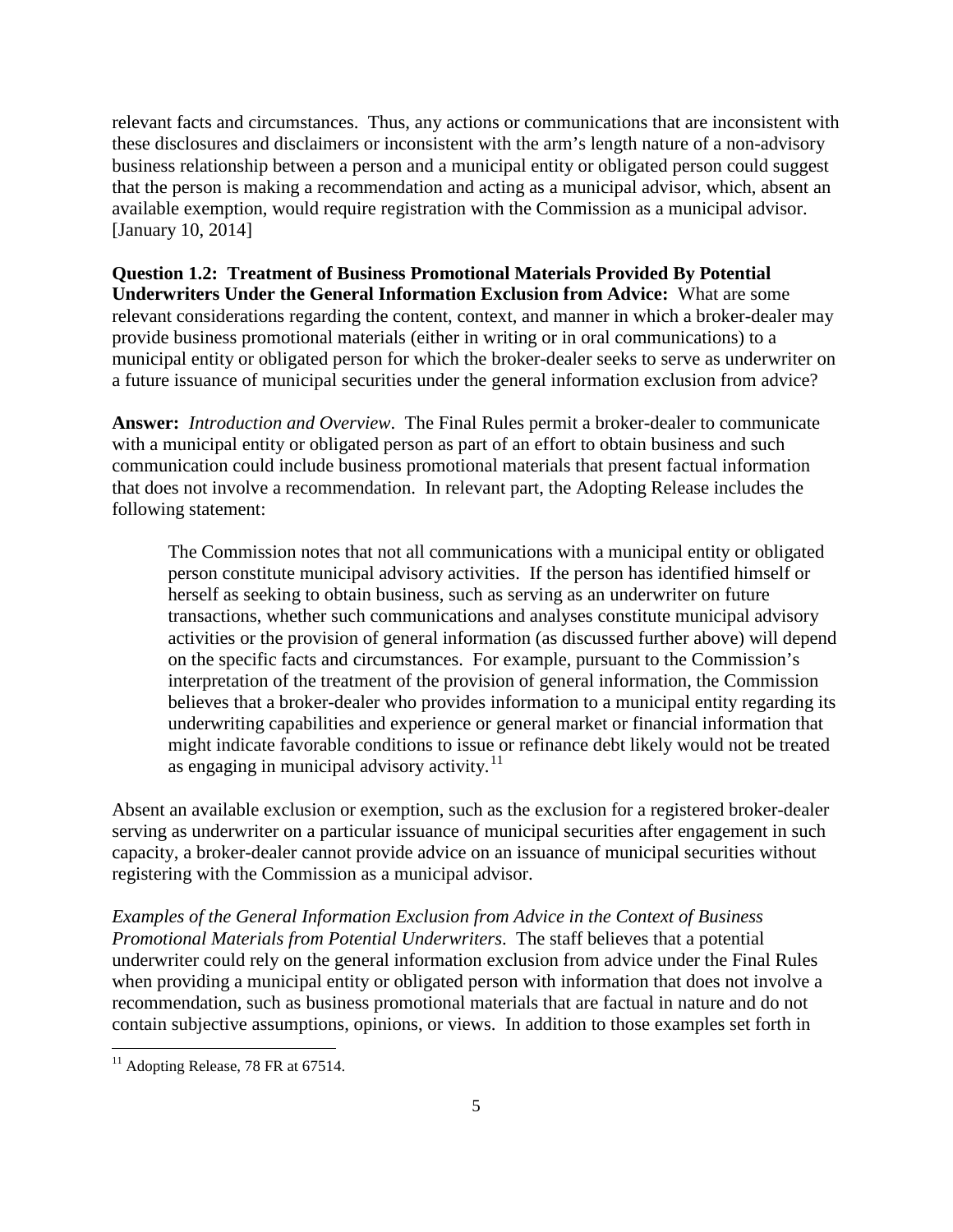"Examples of the General Information Exclusion from Advice" in the Answer to Question 1.1, examples of this type of general information include: (a) information regarding a broker-dealer's underwriting capabilities and experience (e.g., lists, descriptions, terms, or offering materials of municipal securities transactions previously underwritten by the broker-dealer); (b) general market or financial information that might indicate favorable conditions to issue debt or refinance outstanding debt; (c) certain educational materials<sup>[12](#page-5-0)</sup> (e.g., information describing the requirements of state laws that authorize municipal entities to issue certain types of bonds to finance capital projects); and (d) factual information regarding the different types of debt financing structures available to such municipal entity to finance capital projects under applicable state law.

In addition, the staff believes that business promotional materials could include the following types of information without constituting a recommendation: (a) an indication of hypothetical new issue pricing range that takes into consideration current market conditions and certain factual information particularized to an issuer, such as the issuer's credit rating, geographic location, and market sector; (b) information regarding an issuer's outstanding municipal securities, such as current market prices and yields; (c) information regarding a range of hypothetical interest rates or debt service requirements for a new money debt with various maturities (e.g., a level debt service payment schedule for a fixed rate debt with a 20-year or 30 year maturity) based on the facts described in clause (a) of this paragraph; (d) public information regarding the terms and a range of interest rates for the special U.S. Treasury Securities of the State and Local Government Series ("SLGs") that are available for direct purchase from the U.S. Treasury Department for use as refunding escrow investments; and (e) mathematical calculations of a municipal issuer's hypothetical potential interest cost savings if it were to issue refunding bonds to refinance its outstanding municipal securities at a range of estimated current market rates, based on the assumption that the refunding bonds have the same debt structure (i.e., principal and interest is payable at the same times, in the same or proportionate amounts, and with the same final maturity date) as the issuer's outstanding bonds to be refunded and further based on the facts described in clause (a) of this paragraph.

For example, if a municipal entity had outstanding fixed rate municipal securities with a debt structure involving substantially level annual debt service payments and a 30-year final maturity date, the staff believes that the business promotional materials could include mathematical calculations showing hypothetical potential interest cost savings if the municipal issuer were to refund those municipal securities at a range of estimated current market rates, based on the assumption that the refunding bonds had the same debt structure involving substantially level annual debt service payments and the same final maturity date as the outstanding bonds without constituting a recommendation.

*Potential Implied Recommendations in the Context of Business Promotional Materials from Potential Underwriters*. The staff further believes that the more individually tailored the information is to a specific municipal entity or obligated person or group of municipal entities or obligated persons that share similar characteristics, the more likely the information will be

<span id="page-5-0"></span><sup>&</sup>lt;sup>12</sup> *See* Adopting Release, 78 FR at 67480.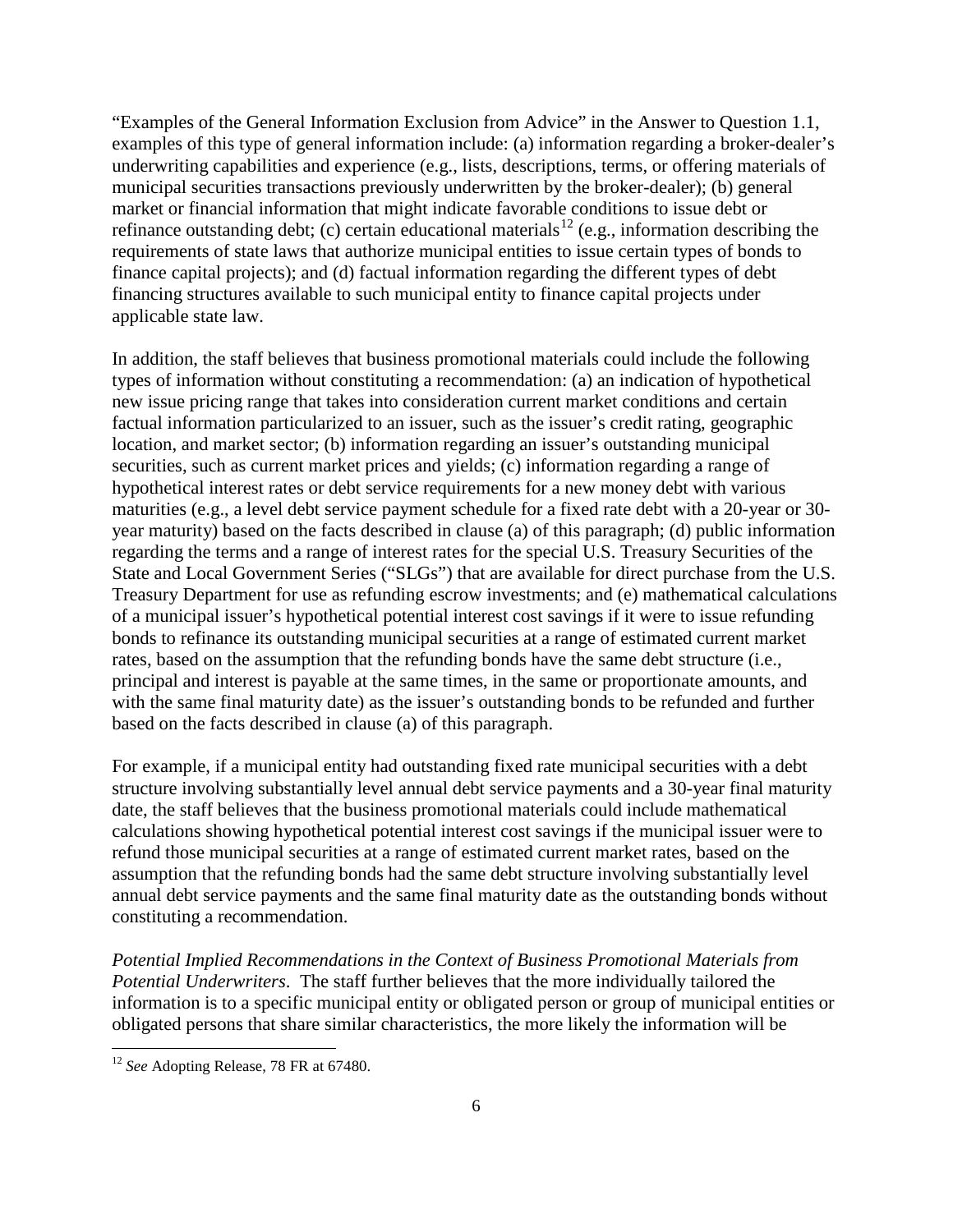considered to be a recommendation. For example, if a broker-dealer provided debt structuring options that were tailored to address the specific needs, objectives, or circumstances of a municipal issuer, such as tailored sizing, maturity, or security structures to address particular needs, circumstances, or objectives of the municipal issuer within the issuer's overall debt structure, the staff believes that presenting these particularized debt structuring options likely would suggest a preferred financing approach that likely would imply a recommendation.

Similarly, in the case of a potential refunding or refinancing, while the provision of information regarding estimates of hypothetical potential interest cost savings for a refunding of outstanding debt at a range of estimated current market interest rates within the issuer's existing debt service structure and final maturity date generally represents a way to convey factual information about current market conditions that could meet the general information exclusion from advice, the staff believes that presentations of more particularized refunding options that involve restructuring the issuer's outstanding debt likely would imply a recommendation. For example, if a municipal issuer had outstanding fixed rate municipal securities involving a debt structure with level annual payment debt service payments and a 30-year final maturity date, the staff believes that if business promotional materials included mathematical calculations showing hypothetical potential interest cost savings if the municipal issuer were to issue refunding bonds to refinance those outstanding municipal securities using a different debt structure that had features tailored or particularized for the municipal issuer that went beyond the existing structure of the outstanding bonds to be refunded (such as a structure involving nonlevel annual debt service payments, non-interest paying capital appreciation bonds, or any extension of the final maturity date beyond that of the outstanding bonds to be refunded), those business promotional materials likely would imply a recommendation.

In addition, if business promotional materials include particularized or subjective views regarding interest rates that a broker-dealer expects that it can achieve for an underwriting of municipal securities for a municipal entity or obligated person (as contrasted with a range of hypothetical interest rates that takes into consideration current market conditions and factual information particular to the issuer), that particularized information likely would imply a recommendation.

*Effect of Disclosures and Disclaimers on Advice Analysis in the Context of Business Promotional Materials from Potential Underwriters*. In the context of broker-dealers seeking to serve as underwriters, the staff believes that the disclosures and disclaimers referenced in the Answer to Question 1.1 of these FAQs, together with the following additional disclosures and disclaimers, would be factors that weigh against treatment of business promotional materials as a recommendation that constitutes advice: (a) a statement that the broker-dealer seeks to serve as an underwriter on a future transaction and not as a financial advisor or municipal advisor consistent with the MSRB Rule G-23 interpretive guidance;  $^{13}$  $^{13}$  $^{13}$  (b) a description of the arm's

<span id="page-6-0"></span><sup>&</sup>lt;sup>13</sup> See Answer to Question 5.1 herein discussing how a broker-dealer's unilateral action to identify itself in writing as an underwriter and not as a financial advisor under MSRB Rule G-23 for purposes of that conflicts rule is insufficient to establish that the broker-dealer has been engaged to serve as underwriter on a particular issuance of municipal securities and thereby does not meet the underwriter exclusion.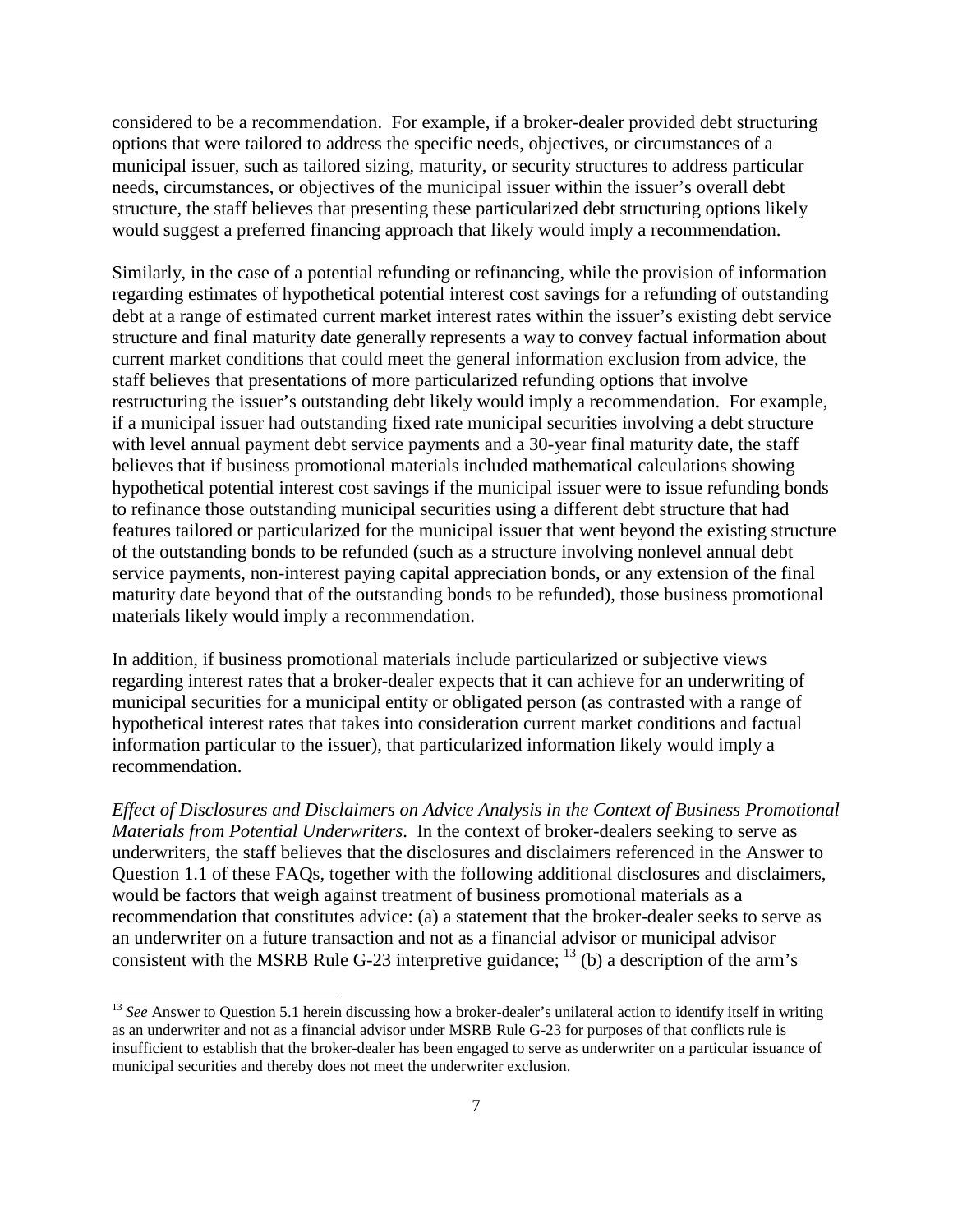length nature of the underwriter's role consistent with the disclosure required by MSRB Rule G-17 in this regard; and (c) a statement that the information provided is for discussion purposes only in anticipation of being engaged to serve as underwriter.

*Effect of Overall Course of Conduct in the Context of Business Promotional Materials from Potential Underwriters*. The staff further believes that, while the presentation of business promotional materials with the disclosures and disclaimers described above are factors that suggest that a broker-dealer may not be making a recommendation that would constitute advice under the Final Rules, such disclosures and disclaimers are not controlling and must be considered in the context of the broker-dealer's overall course of conduct, taking into account all of the relevant facts and circumstances. Notably, a broker-dealer's identification of itself in writing as an underwriter and not as a financial advisor under MSRB Rule G-23 is only a factor in this analysis and the broker-dealer's overall course of conduct, including written or oral communications made before and after the MSRB Rule G-23 disclosures, will inform the analysis as to whether the broker-dealer made a recommendation that constitutes advice under the Final Rules. Thus, any actions or communications that are inconsistent with these disclosures and disclaimers or that are inconsistent with the arm's length nature of the relationship between a broker-dealer seeking to obtain underwriting business and a municipal entity or obligated person could suggest that the broker-dealer is making a recommendation and acting as a municipal advisor, which, absent an available exception, would require registration with the Commission as a municipal advisor. [January 10, 2014]

**Question 1.3: Indirect Advice:** A municipal entity has engaged a registered municipal advisor to advise it on municipal financial products or a planned issuance of municipal securities. If a market participant provides advice to the municipal entity's registered municipal advisor regarding municipal financial products or such issuance of municipal securities without satisfying the independent registered municipal advisor exemption, would such market participant be required to register as a municipal advisor?

**Answer:** Yes, in the staff's view, absent an available exclusion or exemption, a market participant who provides advice directly to a municipal entity or obligated person or indirectly to a municipal entity or obligated person through a third-party professional engaged by such municipal entity or obligated person with respect to municipal financial products or the issuance of municipal securities would be required to register with the Commission as a municipal advisor. In relevant part, the Exchange Act and the Final Rules define a "municipal advisor" and "municipal advisory activities," respectively, to cover a person that "provides advice *to or on behalf of* a municipal entity or obligated person with respect to municipal financial products or the issuance of municipal securities  $\ldots$  ."<sup>14</sup> These definitions cover both direct advice to a municipal entity or obligated person and indirect advice "on behalf of" a municipal entity or obligated person that is given through communications with third parties. Thus, for example, if a person provides advice regarding municipal financial products or the issuance of municipal securities to a third-party that is a registered municipal advisor to a municipal entity or obligated person without satisfying the independent registered municipal advisor exemption (which would

<span id="page-7-0"></span><sup>&</sup>lt;sup>14</sup> *See* 15 U.S.C. 78o-4(e)(4) and Exchange Act Rule 15Ba1-1(e) (emphasis added).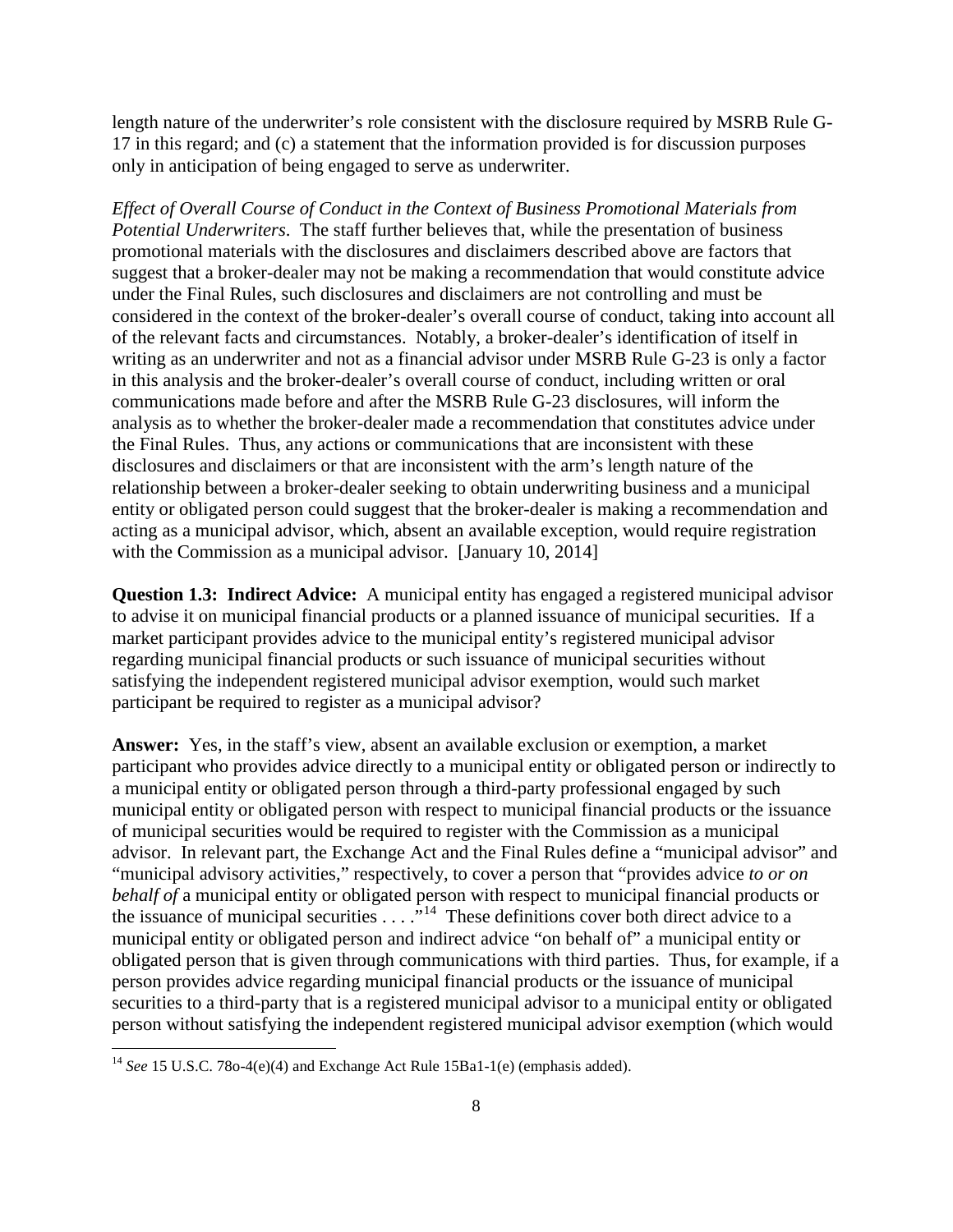permit provision of such advice without requiring municipal advisor registration) or another available exclusion or exemption, the staff believes that the person would be providing indirect advice "on behalf of" such municipal entity or obligated person through that third-party and would be required to register as a municipal advisor. [May 19, 2014]

**Question 1.4: Terms for the Purchase of Securities in a Principal Capacity:** An institutional buyer, such as a mutual fund, seeks to purchase municipal securities for its own account from a municipal entity. If this institutional buyer provides the municipal entity with the structure, timing, and terms under which the institutional buyer would purchase securities for its own account, would the institutional buyer be engaged in municipal advisory activity under the Final Rules?

**Answer:** If an institutional buyer only provides information regarding the terms under which the institutional buyer would purchase securities for its own account and does not provide advice to the municipal entity with respect to the structure, timing, terms, or other similar matters regarding an issuance of municipal securities to be offered to other investors, the staff believes that this institutional buyer would not be engaged in municipal advisory activity under the Final Rules. The Answer to Question 1.1 of these FAQs regarding the advice standard generally applies and is relevant to this analysis. In the staff's view, the information regarding the terms for this institutional purchase is in the nature of factual information that would meet the general information exclusion to advice under Exchange Act Rule 15Ba1-1(d)(1)(ii). Further, in the scenario described above, the institutional buyer is acting as a principal to purchase securities for its own account, which is consistent with the arm's length nature of a non-advisory business relationship. Absent other facts and circumstances evidencing advice, the staff believes this transaction would not constitute advice to a municipal entity with respect to an issuance of municipal securities. The staff notes that this advice analysis is applicable to a bank's purchase of municipal securities for its own account and that the bank exemption also expressly addresses this type of transaction in the particular context of banks, as discussed further in the Answer to Question 13.2 of these FAQs. [May 19, 2014]

# **SECTION 2: REQUEST FOR PROPOSALS / REQUEST FOR QUALIFICATIONS EXEMPTION**

**Question 2.1: Parameters and Formality of RFP/RFQ Process:** Describe a request for proposals ("RFP") or request for qualifications ("RFQ") process that is consistent with the exemption to the municipal advisor definition for any person who provides a written or oral response to an RFP or RFQ? Does that process need to follow a municipal entity's formal procurement process?

**Answer:** The RFP exemption represents a way for municipal entities and obligated persons to solicit ideas, including advice, from market participants regarding municipal financial products or the issuance of municipal securities in a competitive process. In the staff's view, an RFP or RFQ process with the following parameters generally would be consistent with the requirements of the RFP exemption: (a) the municipal entity or obligated person, or a registered municipal advisor acting on their behalf, conducts the RFP or RFQ; (b) a particular objective is identified in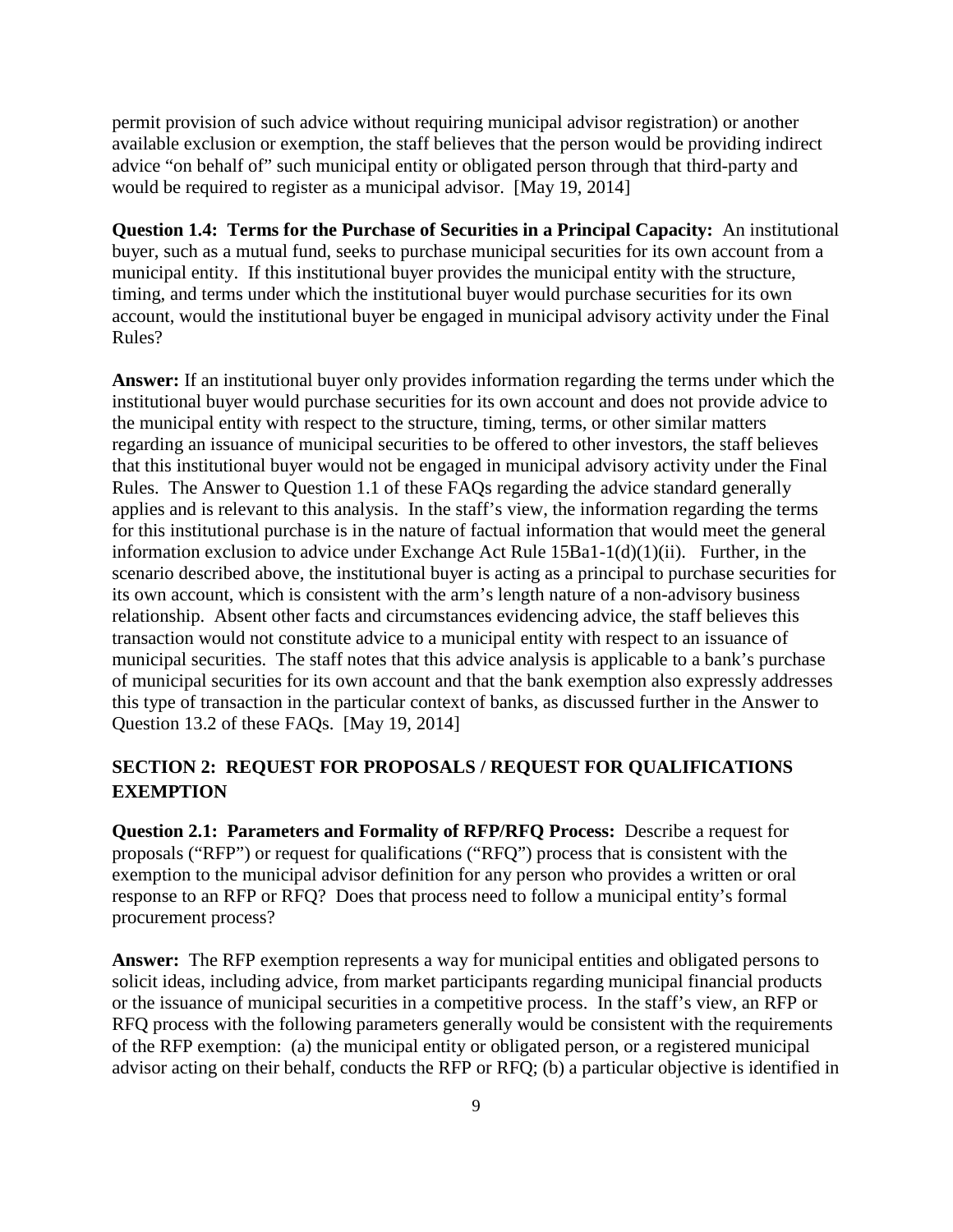the RFP or RFQ (e.g., ideas on how to structure a particular issuance of municipal securities to finance an identified capital project or program); (c) the RFP or RFQ is open for a specified period of time that is reasonable under the facts and circumstances and that is not indefinite (e.g., absent particular complexity or exigent or other circumstances that might support a longer or shorter specific period of time, an open period of up to six months generally is considered reasonable); and (d) the RFP or RFQ involves a competitive process under the facts and circumstances (e.g., the RFP or RFQ is sent to at least three reasonably competitive market participants or the RFP or RFQ is publicly disseminated by posting it on the official website of the municipal entity or obligated person). These parameters represent an illustrative example for an RFP or RFQ process to be consistent with the RFP exemption.

In the staff's view, an RFP or RFQ does not need to be part of a municipal entity's formal procurement process to be consistent with the requirements of the RFP exemption. [January 10, 2014]

**Question 2.2: Use of RFP Exemption to Solicit Ideas from Pre-Screened or Pre-Qualified Market Participants:** A municipal entity or obligated person is interested in soliciting ideas on how to structure a financing involving the issuance of municipal securities or the use of municipal financial products from market participants that the municipal entity has pre-screened or pre-qualified. What are some relevant considerations regarding the parameters of the RFP exemption in this context?

**Answer:** The RFP exemption also covers responses to so-called "mini-RFPs" that may be distributed in a targeted way to market participants that the municipal entity or obligated person has pre-screened or pre-qualified. While it is permissible for a mini-RFP to be distributed in a more discrete and targeted manner than a general RFP or RFQ, the staff believes that, to be consistent with the RFP exemption, the process should still follow the types of parameters similar to those described in the Answer to Question 2.1 above, but with slight modifications that take into consideration that the recipients of the mini-RFP will already have been pre-screened and pre-qualified in a process administered by the related municipal entity or obligated person, or a municipal advisor acting on their behalf.

Accordingly, in the staff's view, a mini-RFP process with the following parameters generally would be consistent with the requirements of the RFP exemption: (a) a municipal entity or obligated person, or a registered municipal advisor acting on their behalf, conducts the mini-RFP; (b) one or more particular questions is identified in the mini-RFP; (c) the mini-RFP is open for a specified period of time that is reasonable under the facts and circumstances and that is not indefinite (e.g., absent particular complexity or exigent or other circumstances that might support a longer or shorter specific period of time, an open period of up to three months generally is considered reasonable); and (d) the mini-RFP is sent to either the entire pool of pre-screened or pre-qualified market participants or at least three members of such pool. [January 10, 2014]

#### **SECTION 3: INDEPENDENT REGISTERED MUNICIPAL ADVISOR EXEMPTION**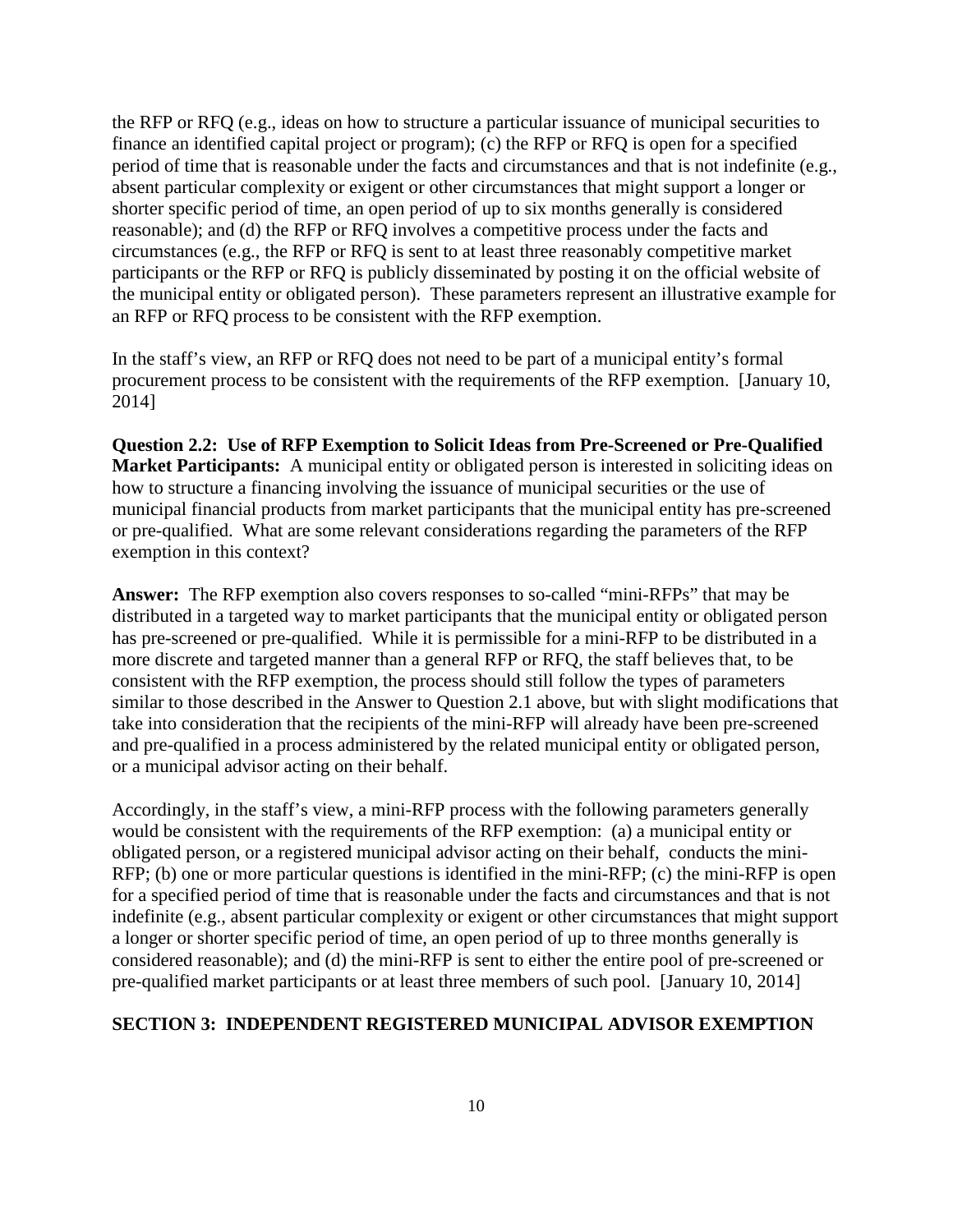**Question 3.1: Use of Independent Registered Municipal Advisor Exemption:** How does the independent municipal advisor exemption operate to allow municipal entities and obligated persons to obtain advice from market participants?

**Answer:** The Final Rules include a new exemption for persons providing advice in circumstances in which a municipal entity or obligated person has an independent registered municipal advisor with respect to the same aspects of a municipal financial product or an issuance of municipal securities. Set forth below is a summary of the requirements for this exemption:

- *First*, the "independent registered municipal advisor" must be a person that is registered as a municipal advisor pursuant to the Exchange Act and that is not, and within at least the past two years was not, associated with the person seeking to use this exemption.
- *Second*, the person seeking to use this exemption must receive a written representation from the municipal entity or obligated person that the municipal entity or obligated person is represented by, and will rely on the advice of, the independent registered municipal advisor. The person seeking to use this exemption must have a reasonable basis for relying on this representation.
- *Third*, the person seeking to use this exemption must provide written disclosures to the municipal entity or obligated person, with a copy to the independent registered municipal advisor, stating that the person is not a municipal advisor and is not subject to the fiduciary duty to municipal entities that the Exchange Act imposes on municipal advisors. Furthermore, this disclosure must be made at a time and in a manner reasonably designed to allow the municipal entity or obligated person to assess the material incentives and conflicts of interest that such person may have in connection with the municipal advisory activities.

In the Adopting Release, the Commission stated that it does not seek to curtail the receipt of important advice and information so long as the municipal entities and obligated persons are represented by and rely on independent registered municipal advisors who are subject to a fiduciary or other duties and who can help the municipal entities and obligated persons evaluate the advice and identify potential conflicts of interest.<sup>[15](#page-10-0)</sup> If the conditions in the exemption are satisfied, the independent registered municipal advisor will be positioned to help the municipal entity both to evaluate any advice the municipal entity receives from other market participants and to identify any potential conflicts of interest. [January 10, 2014]

**Question 3.2: Registered Municipal Advisor Serving in a General Capacity:** A municipal entity has an independent registered municipal advisor who serves in a general capacity (as compared, for example, to a municipal advisor that advises on a particular municipal securities transaction), on retainer. A person wants to rely on the independent registered municipal advisor

<span id="page-10-0"></span><sup>&</sup>lt;sup>15</sup> Adopting Release, 78 FR at 67511.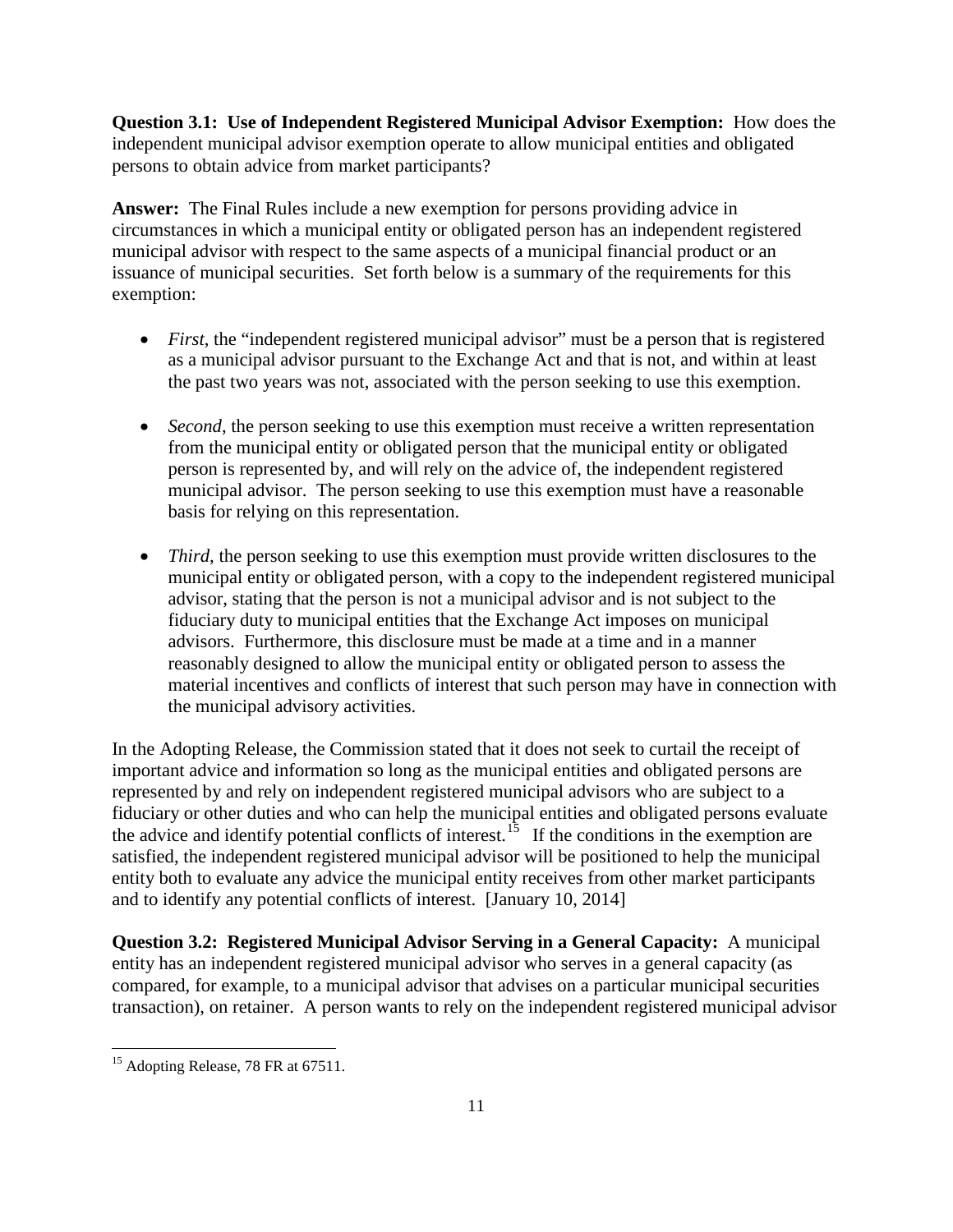exemption. Can the independent municipal advisor exemption apply in circumstances involving a registered municipal advisor that serves in a general capacity?

**Answer:** Yes. In the staff's view, the independent municipal advisor exemption can apply in circumstances involving a registered municipal advisor that serves in a general capacity, provided that the scope of that municipal advisor's representation of the municipal entity or obligated person covers advice with respect to the same aspects of the issuance of municipal securities or municipal financial products as the person who is seeking to rely on the exemption and all other requirements of the exemption are met. [January 10, 2014]

**Question 3.3: Representations about Independent Registered Municipal Advisors:** A municipal entity has engaged a registered municipal advisor to advise it on a planned issuance of municipal securities. There are multiple transaction participants who would like to rely on the independent registered municipal advisor exemption. If the municipal entity provides one written representation to all the transaction participants that it is represented by, and will rely on the advice of, its independent registered municipal advisor, would this written representation satisfy the requirement set forth in the second clause of the exemption (set forth in Rule 15Ba1-  $1(d)(3)(vi)(B)$  and described in the Answer to Question 3.1 above)? Would the analysis change if the municipal entity posted one written representation on its website that was intended for all market participants who may want to rely on the exemption?

**Answer:** The staff believes that a municipal entity could provide its required representations in any reasonable manner, including one written disclosure to multiple transaction participants, to show that it is represented by, and will rely on the advice of, its independent registered municipal advisor. The staff further believes that a municipal entity could provide the required representations in one written disclosure to multiple market participants by posting it publicly on its official website and clearly stating in the written disclosure that by publicly posting the written disclosure the municipal entity intends that market participants receive and use it for purposes of the independent registered municipal advisor exemption. [January 10, 2014]

**Question 3.4: Communications When a Municipal Entity has an Independent Registered Municipal Advisor:** A municipal entity has engaged a registered municipal advisor to advise it on a planned issuance of municipal securities. A market participant, such as a broker-dealer, would like to rely on the independent registered municipal advisor exemption. Assuming all the requirements of the exemption have been satisfied, may the broker-dealer discuss issues relating to the planned issuance of municipal securities with the municipal entity if the municipal advisor is not present?

**Answer:** Yes. It is the staff's view that the underwriter may discuss issues relating to the planned issuance of municipal securities with the municipal entity if the independent registered municipal advisor is not present if the municipal entity does not object. Since the independent registered municipal advisor is advising the municipal entity with respect to the same aspects of the issuance of municipal securities, it is the staff's view that the municipal advisor will be able to subsequently meet or have discussions with the municipal entity and evaluate any advice provided by the broker-dealer and does not need to be present for every conversation. The Final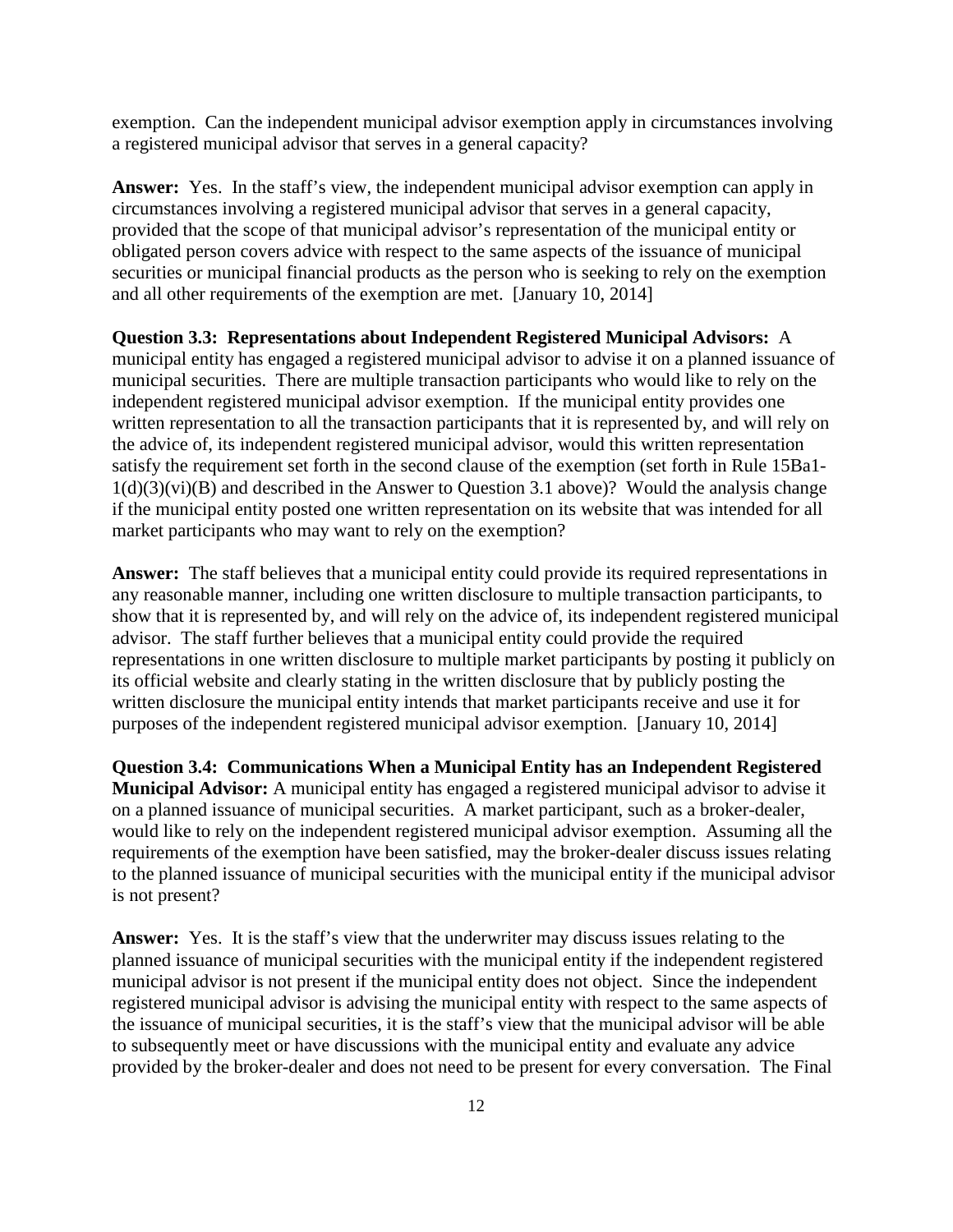Rules require the broker-dealer to provide to the independent registered municipal advisor a copy of the written disclosure it provides to the municipal entity stating that it is not a municipal advisor and is not subject to a fiduciary duty. Accordingly, the staff believes that the independent registered municipal advisor will be informed in a timely manner if the brokerdealer intends to rely on the independent registered municipal advisor exemption and that the broker-dealer may provide advice to the municipal entity beyond the type of advice permitted to be provided pursuant to the underwriter exclusion. [January 10, 2014]

# **Question 3.5: "Rely on" Advice of Independent Registered Municipal Advisor:** A

municipal entity has engaged a registered municipal advisor to advise it on a planned issuance of municipal securities. A participant in this transaction would like to rely on the independent registered municipal advisor exemption. Pursuant to the requirements to qualify for this exemption, the transaction participant requests a written representation from the municipal entity that the municipal entity is represented by, and will "*rely on*" (emphasis added) the advice of, the independent registered municipal advisor. For purposes of this exemption, what does it mean for the municipal entity to represent that it will "rely on" the advice of the independent registered municipal advisor?

**Answer:** The staff believes that the requirement under the independent registered municipal advisor exemption that the municipal entity or obligated person represent in writing that it is represented by, and will "rely on" the advice of, an independent registered municipal advisor, together with the transaction participant's required disclosures regarding its role, are intended to clarify the role of the independent registered municipal advisor (who, in the case of a municipal entity client, has a federal statutory fiduciary duty to the municipal entity) in comparison to the role of the transaction participant with respect to the municipal entity or obligated person. In the staff's view, for purposes of this exemption, the term "rely on" means that the municipal entity or obligated person will seek and consider the advice, analysis, and perspective of the independent registered municipal advisor. The staff does not believe, however, that, for purposes of this exemption, "rely on" means that the municipal entity or obligated person must follow the advice of the independent registered municipal advisor. [May 19, 2014]

**Question 3.6: Independence of a Registered Municipal Advisor:** What are some relevant considerations for determining whether a registered municipal advisor is independent from a transaction participant seeking to rely on the independent registered municipal advisor exemption under the Final Rules?

**Answer:** Under the Final Rules, a registered municipal advisor is independent if it is not, and within at least the past two years was not, "associated" with the person seeking to rely on the independent registered municipal advisor exemption. In the Adopting Release, the Commission stated that "a two year cooling-off period represents an appropriate period of time to help remove any actual or perceived influence over a municipal advisor's ability to exercise independent judgment when engaging in municipal advisory activities."<sup>[16](#page-12-0)</sup>

<span id="page-12-0"></span><sup>16</sup> *See* Adopting Release, 78 FR at 67510.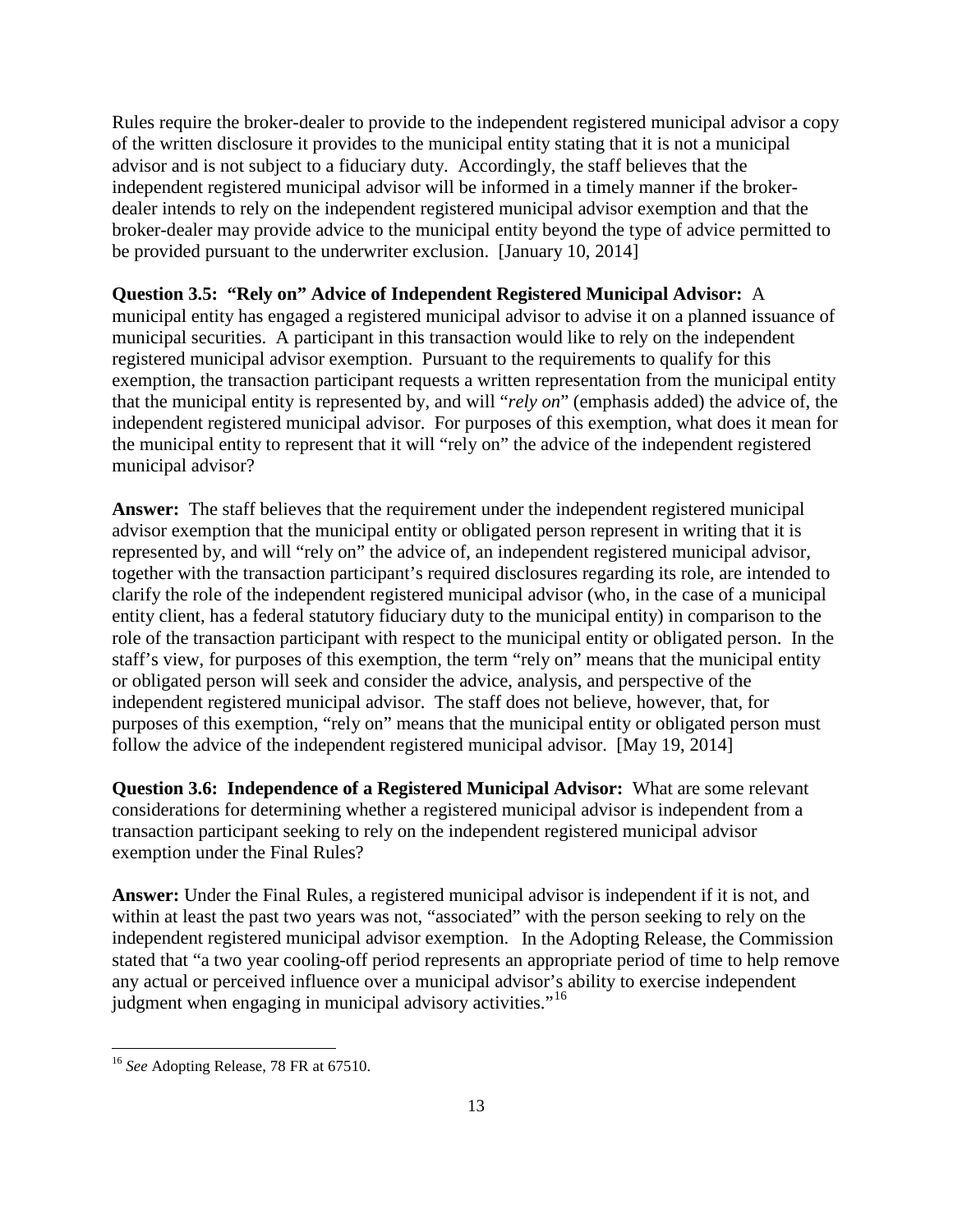The Final Rules define the term "associated"<sup>[17](#page-13-0)</sup> by reference to the definition of a "person" associated with a municipal advisor" or an "associated person of an advisor" in Exchange Act Section  $15B(e)(7)$ , which defines such an associated person to mean the following persons: (A) any partner, officer, director, or branch manager of such municipal advisor (or any person occupying a similar status or performing similar functions); (B) any other employee of such municipal advisor who is engaged in the management, direction, supervision, or performance of any activities relating to the provision of advice to or on behalf of a municipal entity or obligated person with respect to municipal financial products or the issuance of municipal securities; and (C) any person directly or indirectly controlling, controlled by, or under common control with such municipal advisor.<sup>[18](#page-13-1)</sup>

In the Adopting Release, the Commission stated that the criteria for association in Exchange Act Section 15B(e)(7) apply for purposes of the definition of independent registered municipal advisor under the Final Rules.<sup>[19](#page-13-2)</sup> Therefore, as discussed further below, it is the staff's view that, in applying this standard, the determination of whether or not a registered municipal advisor is independent from another transaction participant seeking to rely on the independent registered municipal advisor exemption requires consideration of whether or not the registered municipal advisor has been "associated" with such transaction participant at an entity level or at an individual employee level during the relevant two-year period.

*Entity Level Analysis*. The entity level analysis focuses on whether the registered municipal advisor *firm* is independent from the transaction participant *firm* seeking to rely on the exemption. With respect to entities who may be associated persons of a municipal advisor firm, Exchange Act Section 15B(e)(7) provides, in relevant part, that such an associated person means "any person directly or indirectly controlling, controlled by, or under common control with such municipal advisor.<sup>"[20](#page-13-3)</sup> The Commission defines "control" for purposes of the Final Rules as "[t]he power, directly or indirectly, to direct the management or policies of a person, whether through ownership of securities, by contract, or otherwise."<sup>[21](#page-13-4)</sup> Accordingly, in the staff's view, if the registered municipal advisor firm is not, and within the last two years was not, directly or indirectly, controlling, controlled by, or under common control with the transaction participant firm seeking to rely on the exemption, then such registered municipal advisor firm would be independent at an entity level from the transaction participant firm.

*Individual Employee Level Analysis*. The individual employee level analysis focuses on whether an individual, such as a current employee of a registered municipal advisor firm who formerly was employed by a transaction participant firm seeking to rely on the independent registered municipal advisor exemption, affects such municipal advisor firm's independence from the

<span id="page-13-1"></span>

<span id="page-13-0"></span><sup>&</sup>lt;sup>17</sup> Exchange Act Rule 15Ba1-1(d)(3)(vi).<br><sup>18</sup> 15 U.S.C. 78o-4(e)(7).<br><sup>19</sup> *See* Adopting Release, 78 FR at 67510, note 566.

<span id="page-13-4"></span><span id="page-13-3"></span><span id="page-13-2"></span><sup>&</sup>lt;sup>20</sup> 15 U.S.C. 78o-4(e)(7)(C).<br><sup>21</sup> *See* Glossary of Terms, Adopting Release 78 FR at 67655, for definition of "control" and for specific examples of "control," (examples generally indicating that control is presumed if a person has rights with respect to 25% or more of an entity's voting power or capital, depending on the type of entity). The staff notes that an individual also would need to be taken into account as an associated person in the analysis if the individual controls an entity.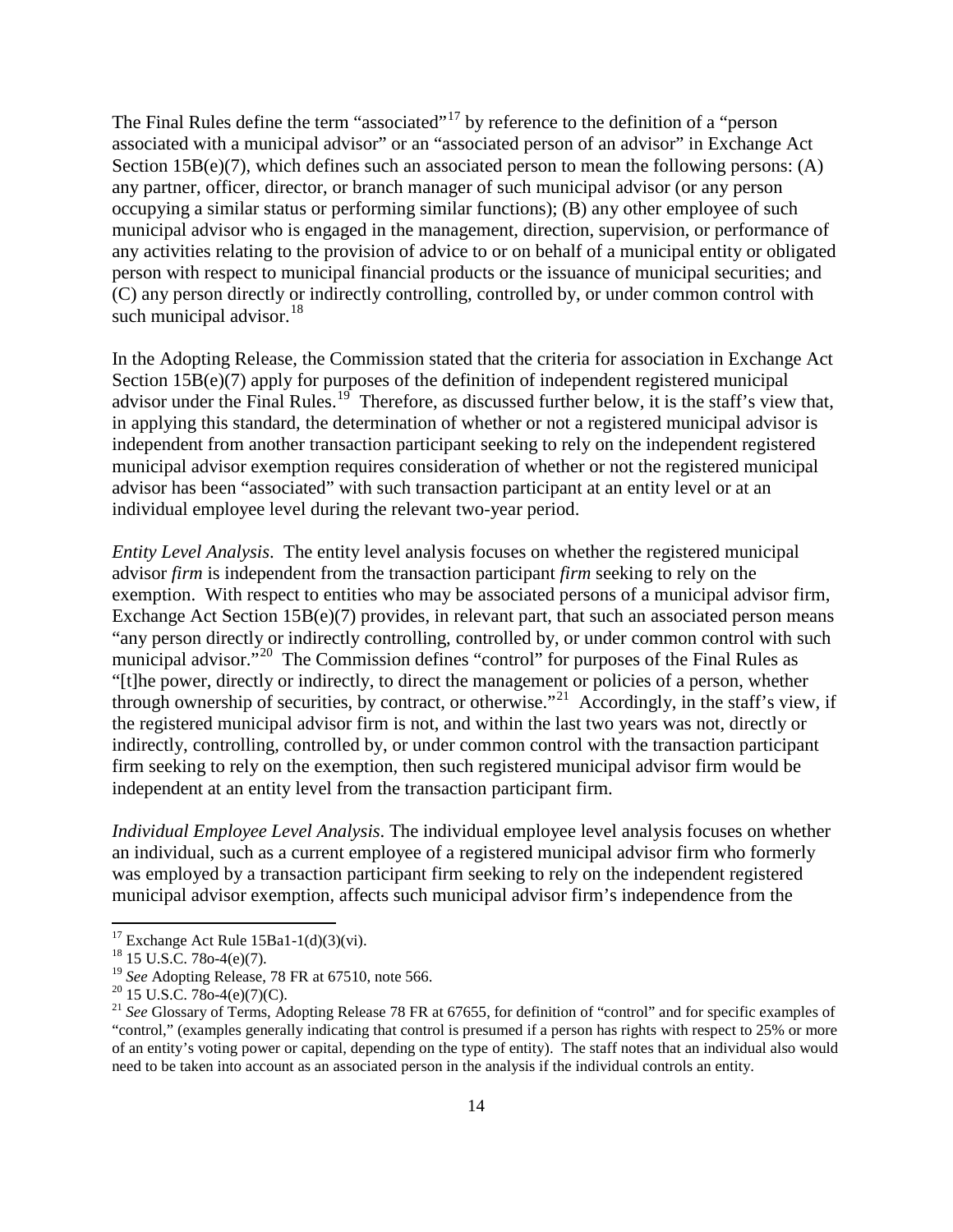transaction participant firm due to the individual's actual or perceived influence over the registered municipal advisor firm's ability to exercise independent judgment when engaging in municipal advisory activities for a particular municipal entity client or obligated person client.

With respect to individuals who may be associated persons of a registered municipal advisor firm, Exchange Act Section 15B(e)(7) provides, in relevant part, that such an associated person means "(A) any partner, officer, director, or branch manager of such municipal advisor (or any person occupying a similar status or performing similar functions)" and "(B) any other employee of such municipal advisor who is engaged in the management, direction, supervision, or performance of any activities relating to the provision of advice to or on behalf of a municipal entity or obligated person with respect to municipal financial products or the issuance of municipal securities."<sup>[22](#page-14-0)</sup>

For reference in these FAQs, the term "Associated Individual" shall be used to refer to an individual serving in one of the capacities described in Exchange Act Section 15B(e)(7)(A) or (B) with respect to either a municipal advisor firm or a transaction participant firm seeking to use the independent registered municipal advisor exemption, as applicable, including specifically the following individuals:

(A) any partner, officer, director, or branch manager (or any person occupying a similar status or performing similar functions); or

(B) any other employee who is engaged in the management, direction, supervision, or performance of any activities relating to the provision of advice to or on behalf of a municipal entity or obligated person with respect to municipal financial products or the issuance of municipal securities.

In the staff's view, a registered municipal advisor firm is not considered to be independent from a transaction participant firm for purposes of the independent registered municipal advisor exemption under the Final Rules if (1) an individual is a current employee of a registered municipal advisor firm in the capacity of an Associated Individual and that individual formerly was employed, within the past two years, by the transaction participant firm in the capacity of an Associated Individual; and (2) such Associated Individual of a registered municipal advisor firm participates in any matter, including participation in the management, direction, supervision, or performance of activities relating to the matter, that involves municipal advisory activity for a particular municipal entity or obligated person client in which such Associated Individual's former employer is involved in any role as a transaction participant firm, during the applicable two-year period.

*Converse Situation*. The fact pattern in this Answer focuses on the situation in which a current employee of a registered municipal advisor firm formerly was employed, within the past two years, by a transaction participant firm seeking to rely on the independent registered municipal advisor exemption under the Final Rules. It is the staff's view that the same "associated" person

<span id="page-14-0"></span><sup>&</sup>lt;sup>22</sup> 15 U.S.C. 78o-4(e)(7)(A)-(B).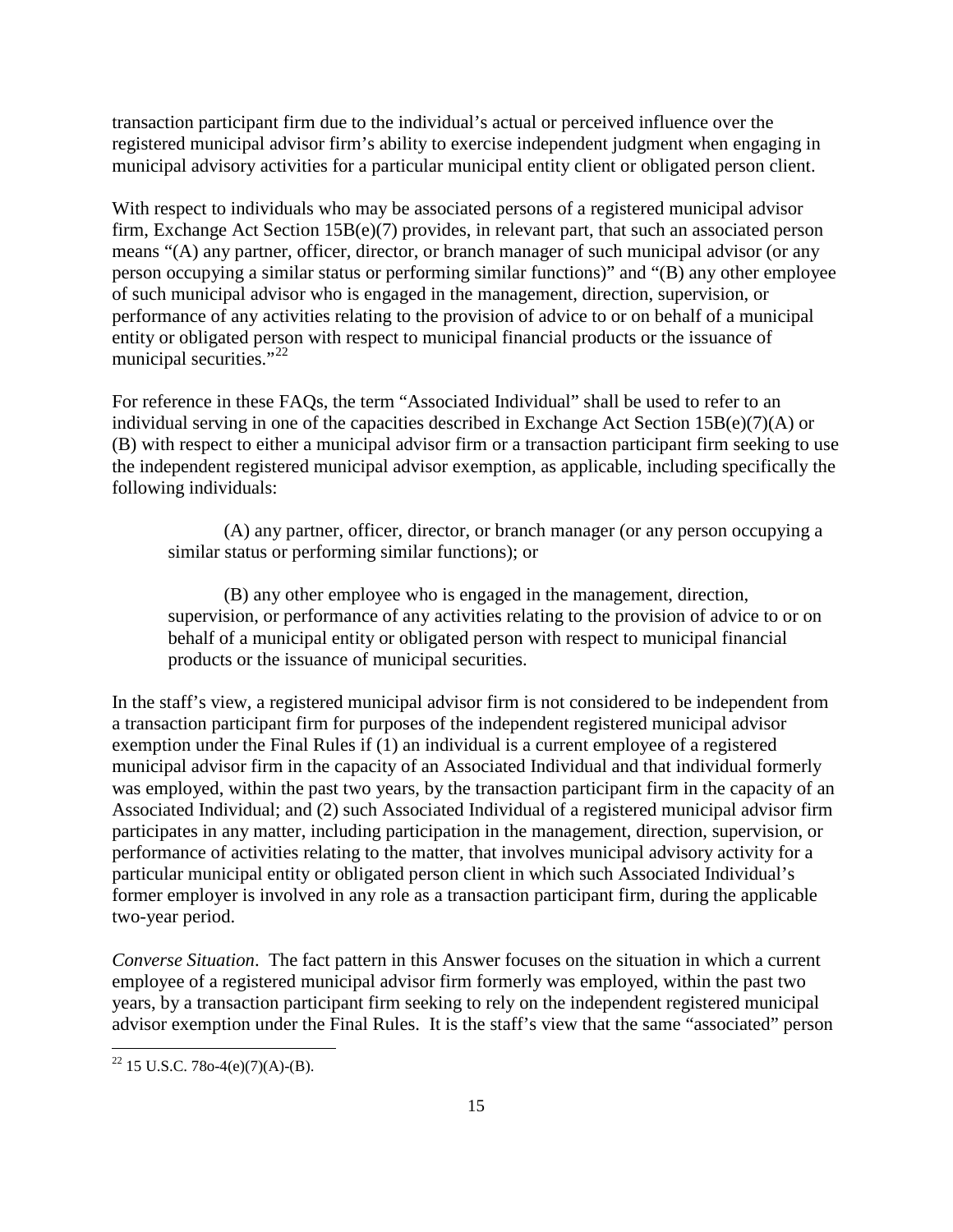analysis described above also should apply to the converse situation in which a current employee of a transaction participant firm formerly was employed, within the past two years, by a registered municipal advisor firm. In the staff's view, this converse situation also informs the determination of whether or not a registered municipal advisor firm is independent from a transaction participant firm for purposes of the independent registered municipal advisor exemption under the Final Rules.<sup>[23](#page-15-0)</sup> [May 19, 2014]

## **SECTION 4: REGISTERED INVESTMENT ADVISER EXCLUSION**

**Question 4.1: Scope of Advice Concerning Municipal Derivatives:** Under the Final Rules, is an SEC-registered investment adviser required to register with the Commission as a municipal advisor if the registered investment adviser provides advice to a client that is a municipal entity or an obligated person on a municipal derivative that is or could be part of an investment portfolio on which this investment adviser provides investment advice?

**Answer:** In accordance with Section 15B(e)(4)(c), the Final Rules exclude from the definition of municipal advisor any "investment adviser registered under the Investment Advisers Act of 1940 [15 U.S.C. 80b-1 et seq.] or any person associated with such registered investment adviser to the extent that such registered investment adviser or such person is providing investment advice in such capacity. $\sqrt{24}$  The Final Rules further provide that, solely for purposes of this exclusion, "investment advice" does not include, among other things, the following types of advice: (a) advice concerning whether or how to issue municipal securities and advice concerning the structure, timing, and terms of an issuance of municipal securities and other similar matters; and (b) advice concerning municipal derivatives.<sup>[25](#page-15-2)</sup>

It is the staff's view that the scope of "advice concerning municipal derivatives" under clause (b) in the previous paragraph that is outside the registered investment adviser exclusion is limited to advice concerning those municipal derivatives that are or would be entered into by a municipal entity or obligated person in connection with the issuance of municipal securities (e.g., debtrelated swaps or other derivatives used to hedge interest rate risk in connection with a municipal entity's issuance of municipal debt securities as contrasted with investment asset-related derivatives used by a municipal entity in connection with its investment of municipal bond proceeds or other investment assets).[26](#page-15-3)

Solely for purposes of "investment advice" in the registered investment adviser exclusion under the Final Rules, the staff believes that "advice concerning municipal derivatives" was intended to

<span id="page-15-0"></span><sup>23</sup> *See generally* 15 U.S.C. 78o-4(e)(7) and Exchange Act Rule 15Ba1-1(d)(3)(vi)(A). *See also* Adopting Release, 78 FR at 67510, note 566 (stating that "[f]or purposes of the definition 'independent registered municipal advisor' in Rule  $15Ba1-1(d)(3)(vi)$ , the criteria for association set forth in Section  $15B(e)(7)$  (15 U.S.C. 78o-4(e)(7) will apply").<br><sup>24</sup> Exchange Act Rule 15Ba1-1(d)(2)(ii).

<span id="page-15-3"></span><span id="page-15-2"></span><span id="page-15-1"></span><sup>25</sup> *Id.*<br><sup>25</sup> *Id.* 26 *See generally* S. Rep. No 111-176, at 38 (2010), which suggests a focus on those derivatives used by municipal issuers in connection with the issuance of municipal securities in the municipal securities markets (as contrasted with derivatives used with investments).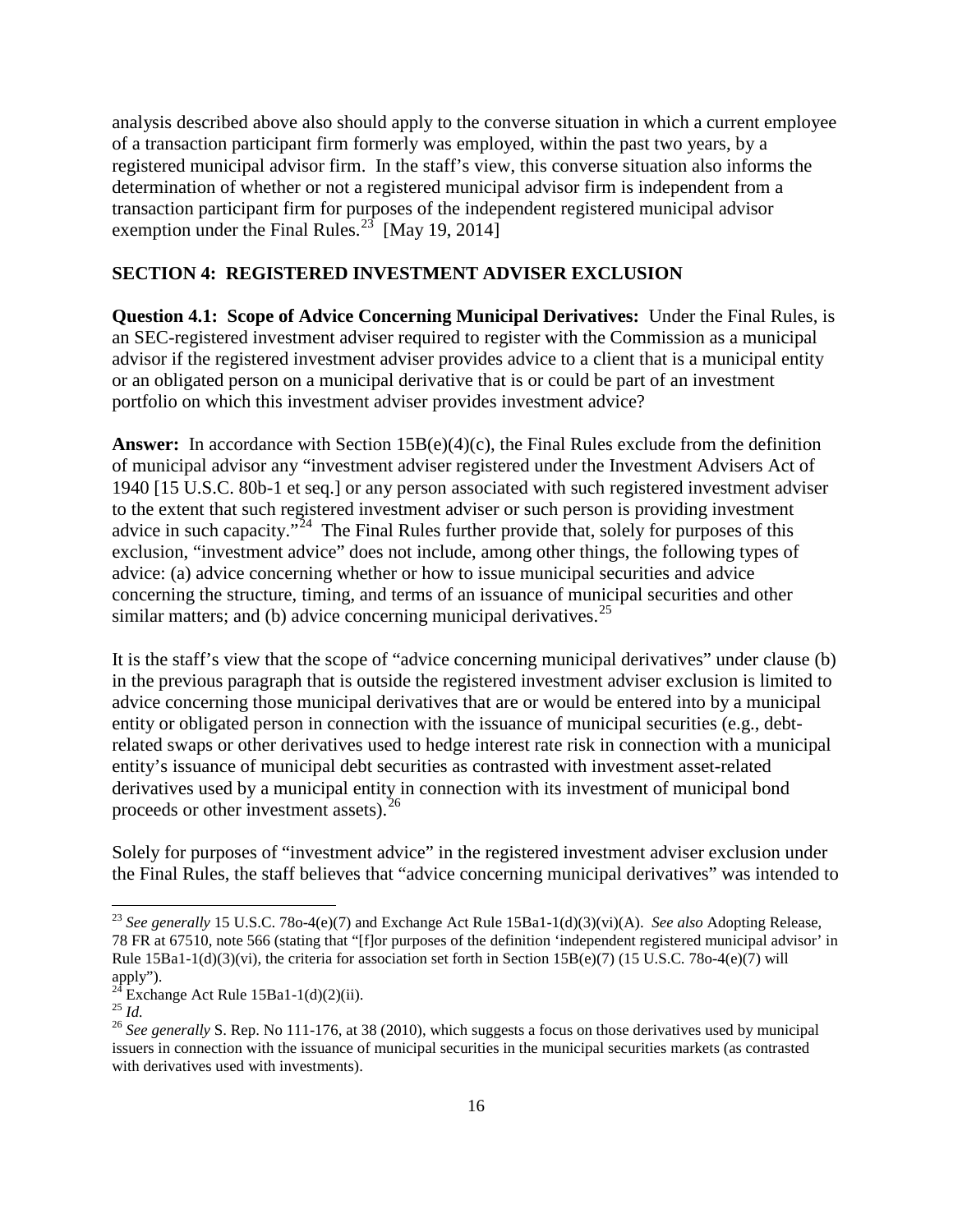be limited to advice concerning those municipal derivatives used by municipal entities or obligated persons in connection with the issuance of municipal securities (as contrasted with investment advisory services regarding municipal derivatives in an investment portfolio). The staff believes that the scope of this interpretation would be consistent with the scope of advice under clause (a) in the first paragraph of this Answer that is outside the registered investment adviser exclusion (i.e., advice concerning whether or how to issue municipal securities and advice concerning the structure, timing, and terms of an issuance of municipal securities and other similar matters).

Therefore, the staff would not object if those SEC-registered investment advisers that provide advice on municipal derivatives in an investment portfolio for clients that are municipal entities or obligated persons do not register with the Commission as municipal advisors. [January 10, 2014]

### **SECTION 5: UNDERWRITER EXCLUSION**

**Question 5.1: Engagement to Serve as Underwriter:** How can a broker-dealer demonstrate that a municipal entity or obligated person has engaged the broker-dealer to serve as an underwriter on a particular issuance of municipal securities so that the broker-dealer meets the underwriter exclusion under the Final Rules?

**Answer:** In regard to the underwriter exclusion to the municipal advisor definition, the Commission explained in the Adopting Release that, in order for a person to be "serving as an underwriter" with respect to the issuance of municipal securities within the meaning of the underwriter exclusion, there must be a relationship to a particular transaction, and that, for example, a contractual "engagement" by a municipal entity of a broker-dealer to serve as underwriter on a specific planned transaction for the issuance of municipal securities would constitute the requisite engagement on a particular issuance of municipal securities.<sup>27</sup>

In general, the staff believes that a broker-dealer can demonstrate that a municipal entity or obligated person has engaged the broker-dealer to serve as underwriter on a particular issuance of municipal securities so that the broker-dealer meets the underwriter exclusion under the Final Rules either through a writing, such as an engagement letter that has the features discussed in the paragraph below, or through other actions as discussed in the final paragraph of this Answer. Further, in the staff's view, an important basic component of the underwriter exclusion involves a decision by the municipal entity or obligated person to select a broker-dealer to serve as underwriter on a particular issuance of municipal securities that is affirmative in nature and is informed by the full disclosure about the role of the underwriter as required by MSRB Rule G-17.<sup>28</sup> (By contrast, in the staff's view, a broker-dealer's unilateral action to identify itself in

<span id="page-16-1"></span><span id="page-16-0"></span><sup>&</sup>lt;sup>27</sup> Adopting Release, 78 FR at 67512.<br><sup>28</sup> *See* Adopting Release, 78 FR at 67512 (describing the Commission's belief that MSRB Rule G-17 disclosure requirements should assist a municipal entity or obligated person in clarifying the duties of underwriters to municipal issuers, identifying conflicts of interest, and appropriately evaluating the advice they receive from underwriters with that informed perspective).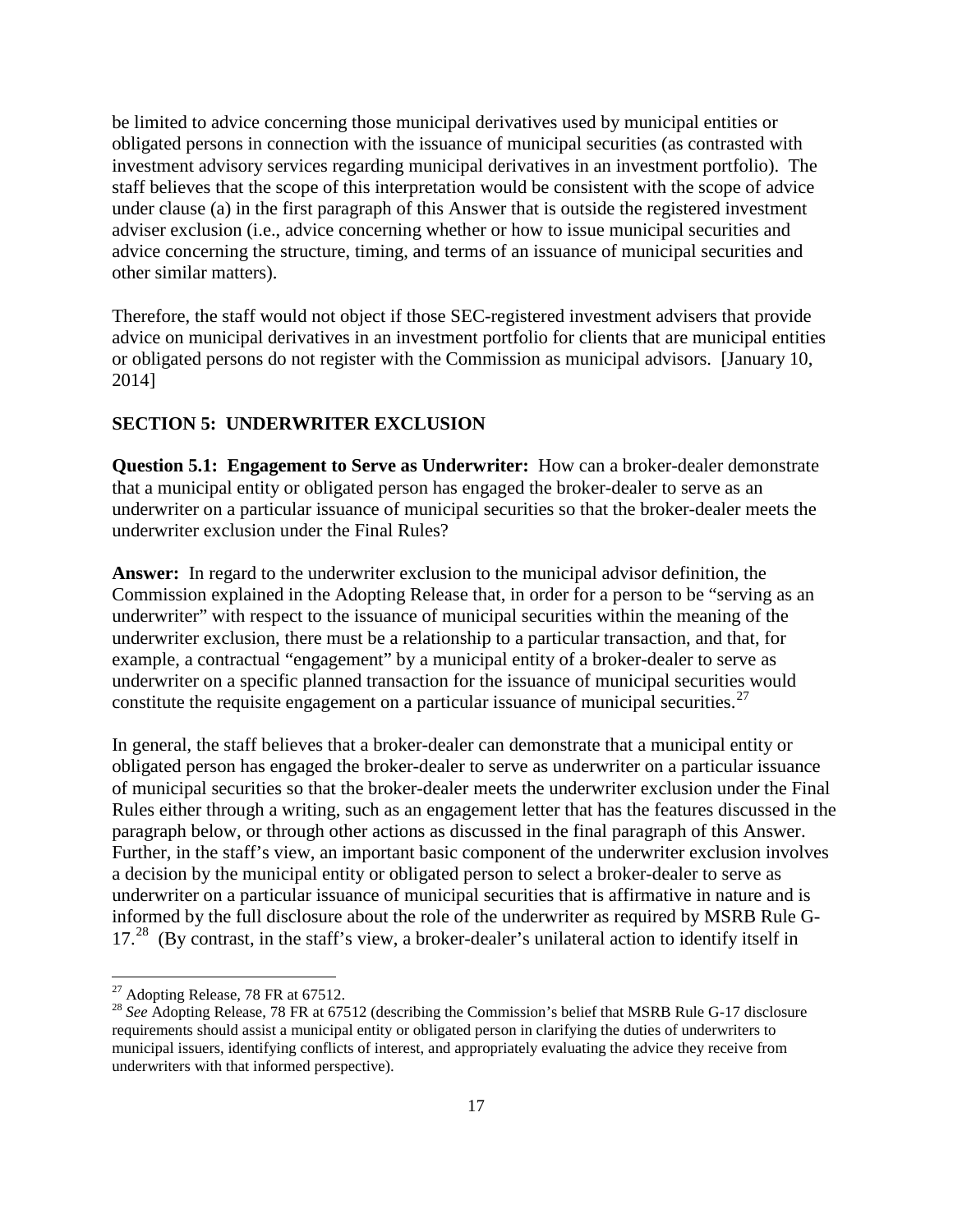writing as an underwriter and not as a financial advisor under MSRB Rule G-23 for purposes of that conflicts rule is insufficient to establish that the broker-dealer meets the underwriter exclusion and thus does not allow the broker-dealer to give advice in reliance on the underwriter exclusion, because such action lacks the required affirmative selection by the municipal entity or obligated person of the broker-dealer to serve as an underwriter on a particular issuance of municipal securities to enable the broker-dealer to come within the underwriter exclusion under the Final Rules.)

Thus, it is the staff's view that a requisite engagement as underwriter for purposes of the underwriter exclusion under the Final Rules may be established at an early stage of a transaction, with reasonable recognition that some aspects of the underwriting may be preliminary or subject to conditions at that time. In this regard, if a municipal entity or obligated person engages a broker-dealer on a preliminary basis to act as the underwriter for an issuance of municipal securities, such engagement could be consistent with the underwriter exclusion. The staff would view as consistent with the underwriter exclusion, an engagement by a municipal entity or obligated person of a broker-dealer to serve as an underwriter on a particular issuance of municipal securities if it were evidenced by an agreement, engagement letter, or letter of intent (an "engagement letter") with the following features: (a) the governing body or any duly authorized official of the municipal entity responsible for municipal finance has executed, approved, or acknowledged the engagement letter in writing; (b) the engagement letter clearly relates to providing underwriting services; (c) the engagement letter clearly states the role of the broker-dealer in the transaction; (d) the engagement letter relates to a particular issuance of municipal securities that the municipal entity or obligated person anticipates issuing and is not a general engagement for underwriting services that does not relate to any particular transaction; and (e) the engagement letter or a separate writing done at or before the time of the engagement provides all disclosures that are required to be made by underwriters by the time of an engagement under MSRB Rule G-17, including disclosures about the role of the underwriter, the underwriter's compensation, and actual or potential material conflicts of interest (excluding only those permitted to be disclosed after the time of engagement under MSRB Rule G-17). The staff is also of the view that, in the case of a conduit issuance of municipal securities, the engagement letter could be executed, approved, or acknowledged in writing by a duly authorized official of an obligated person responsible for municipal finance, even if the selection of the underwriter and the engagement of the underwriter are subject to the final approval of the conduit issuer.

In addition, in the case of an otherwise-qualified engagement letter that includes the factors described above, it is the staff's view that such an engagement letter would not disqualify a broker-dealer from meeting the underwriter exclusion under the Final Rules if the letter also included reasonable conditions or limitations under the circumstances, such as the following: (a) a statement that the engagement is preliminary in nature and that the issuer intends or reasonably expects to engage the broker-dealer as the underwriter for an identified issue of municipal securities; (b) a statement specifying that the engagement is subject to conditions, such as formal approval of the selection of the underwriter by the governing body or finalizing the structure of the issue of municipal securities; (c) a statement that the engagement is nonbinding and that it can be terminated by either party; or (d) a term that limits liability of a party to the engagement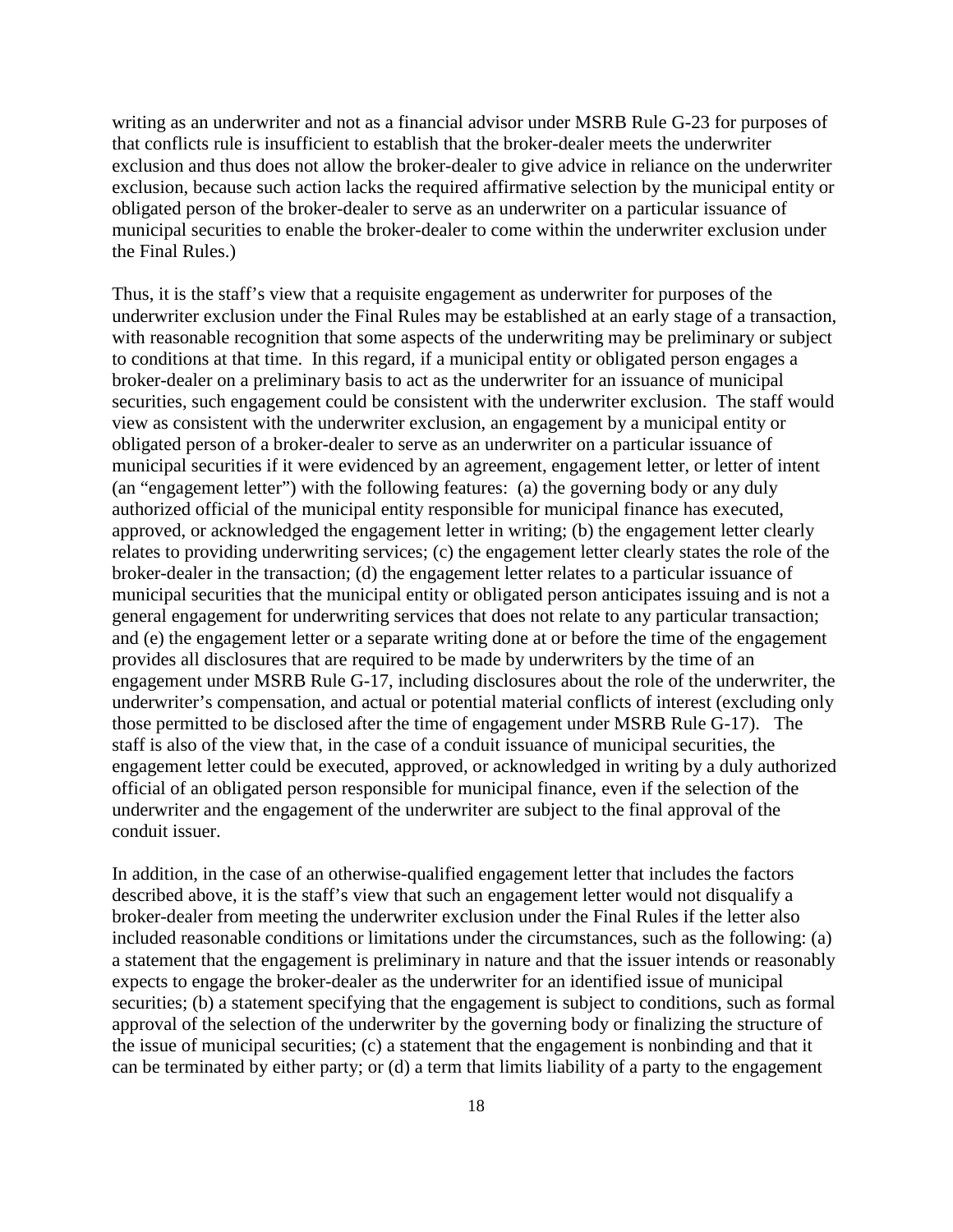letter. Moreover, a municipal entity or obligated person may furnish engagement letters to more than one underwriter, provided that the municipal entity or obligated person reasonably expects to engage each such underwriter to serve as an underwriter on the identified issue of municipal securities.

The parameters for an engagement letter described in the paragraphs above do not represent an exclusive means for establishing that a broker-dealer meets the underwriter exclusion under the Final Rules. The Final Rules do not require a broker-dealer to have a written engagement letter to demonstrate that the broker-dealer is serving as an underwriter with respect to a particular transaction, but a broker-dealer must be able to demonstrate that it is engaged to rely on the underwriter exclusion. While issuers may have different practices regarding engagement of underwriters (e.g., in some instances, there may not be a written agreement until the stage of the transaction where the municipal securities are priced and the bond purchase agreement is executed), it is the staff's view that a broker-dealer could demonstrate a sufficient relationship to a particular transaction if the broker-dealer received an oral or written acknowledgement of engagement from a duly authorized official of the issuer responsible for the area of municipal finance (e.g., a telephone call or e-mail from an issuer official to acknowledge the selection of an underwriter after the governing body of the issuer has met and voted to approve the selection of the broker-dealer as underwriter for a particular issuance of municipal securities) and if the broker-dealer has made the disclosures required to be made under MSRB Rule G-17 at or before the time of engagement. [January 10, 2014]

**Question 5.2: Switching Roles From Municipal Advisor to Underwriter:** May a brokerdealer that is also a registered municipal advisor serve as the municipal advisor to a municipal entity in the early stages of a financing transaction involving the issuance of municipal securities and then switch roles to serve as the underwriter when the municipal entity decides to proceed with that issuance of municipal securities?

**Answer:** No. If a broker-dealer acts as a municipal advisor to a municipal entity with respect to an issuance of municipal securities, it owes a fiduciary duty to the municipal entity with respect to that issue and must not take any action inconsistent with its fiduciary duty to the municipal entity. Additionally, the broker-dealer must comply with MSRB Rule G-23, which prohibits persons from switching from the role of financial advisor to the role of underwriter with respect to the same issuance of municipal securities. [January 10, 2014]

## **SECTION 6: ISSUANCE OF MUNICIPAL SECURITIES/POST-ISSUANCE ADVICE**

**Question 6.1: Updating Omissions in an Offering Document:** A broker-dealer served as underwriter for an issuance of municipal securities. After the issuance has closed and the underwriting period has terminated, the broker-dealer realizes that there is a material omission in the offering document. If the broker-dealer contacts the municipal entity and advises it that a supplement should be prepared, can the broker-dealer continue to rely on the underwriter exclusion?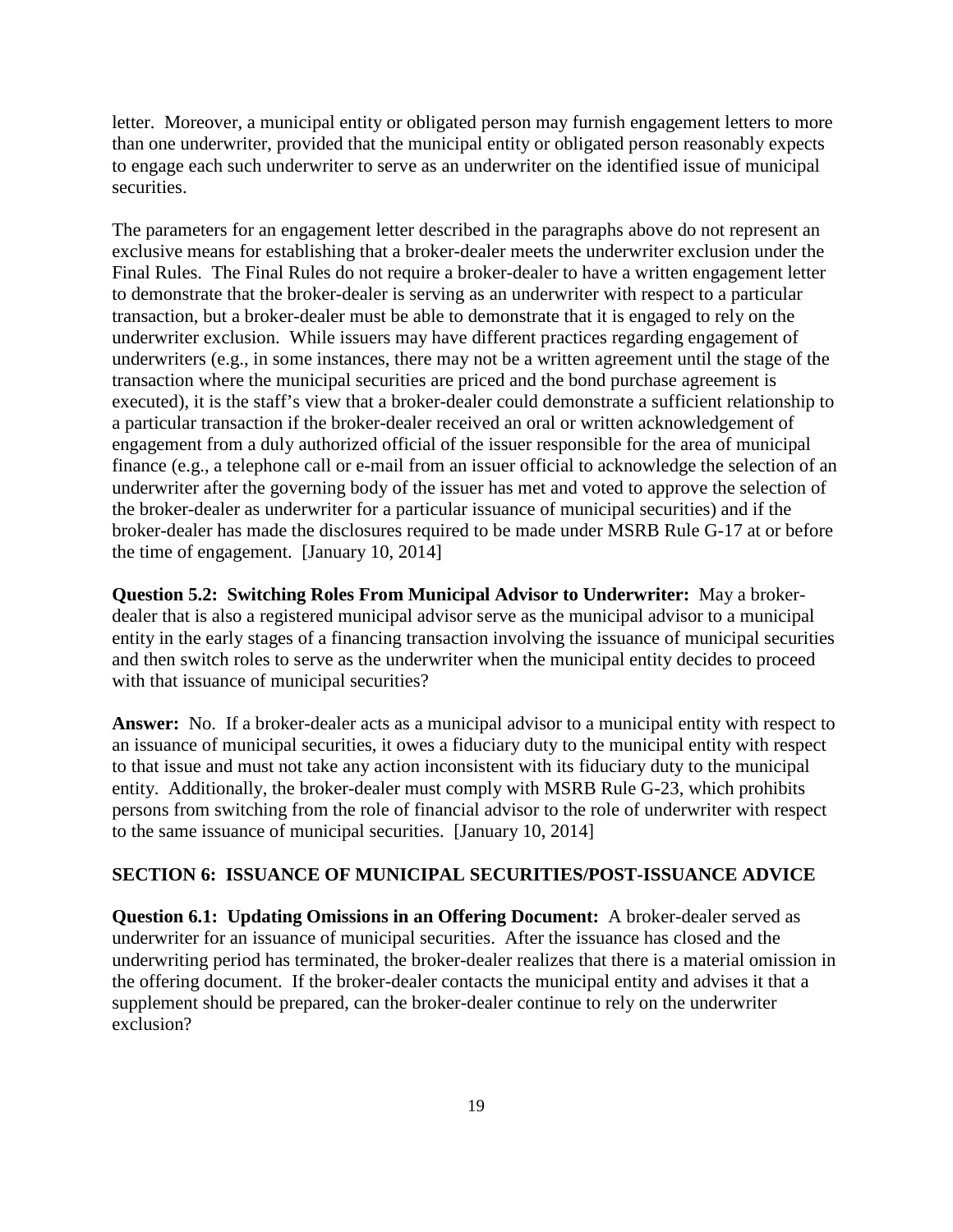**Answer:** The Adopting Release provides that any advice with respect to the issuance of municipal securities given after the underwriting period has terminated would generally be municipal advisory activity outside the scope of the underwriter exclusion.<sup>[29](#page-19-0)</sup> In this example, however, the broker-dealer would be providing advice that is (a) integral to its underwriting responsibility in connection with the issuance of municipal securities (i.e., to review the offering document and reasonably conclude that the municipal entity prepared materially sufficient disclosure) and (b) promoting compliance with the anti-fraud provisions of the federal securities laws. Accordingly, it is the staff's view that such advice would be within the scope of the underwriter exclusion. [January 10, 2014]

**Question 6.2: Continuing Disclosure Filings:** A market participant assists municipal entities with completing continuing disclosure filings. The assistance includes preparing annual disclosure forms and helping determine whether an event notice is required to be filed. Would such assistance be considered municipal advisory activity under the Final Rules?

**Answer:** The Answer to Question 1.1 of these FAQs regarding the advice standard generally applies and is relevant to this analysis. If the market participant provides advice, such assistance would be considered municipal advisory activity. For example, in the staff's view, absent the availability of another exemption,<sup>[30](#page-19-1)</sup> a market participant could not assist a municipal entity with assessing whether an event is "material" under the federal securities laws and whether the municipal entity is required to file an event notice pursuant to a continuing disclosure agreement without falling within the scope of the municipal advisor definition. Such assistance would require the market participant to express an opinion that would be considered advice under the Final Rules.

If the market participant provides general information that does not involve a recommendation, such assistance would not be considered municipal advisory activity. For example, in the staff's view, a market participant could assist a municipal entity in compiling specific factual information to complete an annual disclosure filing so long as the assistance does not include subjective assumptions, opinions, or views. Such assistance could include collecting data to update charts originally included in the offering document (e.g., updating current property assessments or the realization rate for billing and collecting ad valorem property taxes). It is also the staff's view that, if a market participant learned that the credit rating for an issuance of municipal securities had been changed, the market participant could contact the municipal entity, notify it of the rating change, and remind the municipal entity that its continuing disclosure agreement requires the municipal entity to file an event notice upon a rating change without providing advice under the Final Rules. In this instance, the market participant only would be providing the municipal entity with factual information that does not contain or express an opinion or view. It is also the staff's view that a market participant could provide the following services without engaging in municipal advisory activity: (a) remind a municipal entity generally of its continuing disclosure filing obligations; (b) provide a municipal entity with

<span id="page-19-1"></span><span id="page-19-0"></span><sup>&</sup>lt;sup>29</sup> *See* Adopting Release, 78 FR at 67515.<br><sup>30</sup> For example, an attorney could assist a municipal entity with this assessment and rely on the exclusion for attorneys providing legal advice.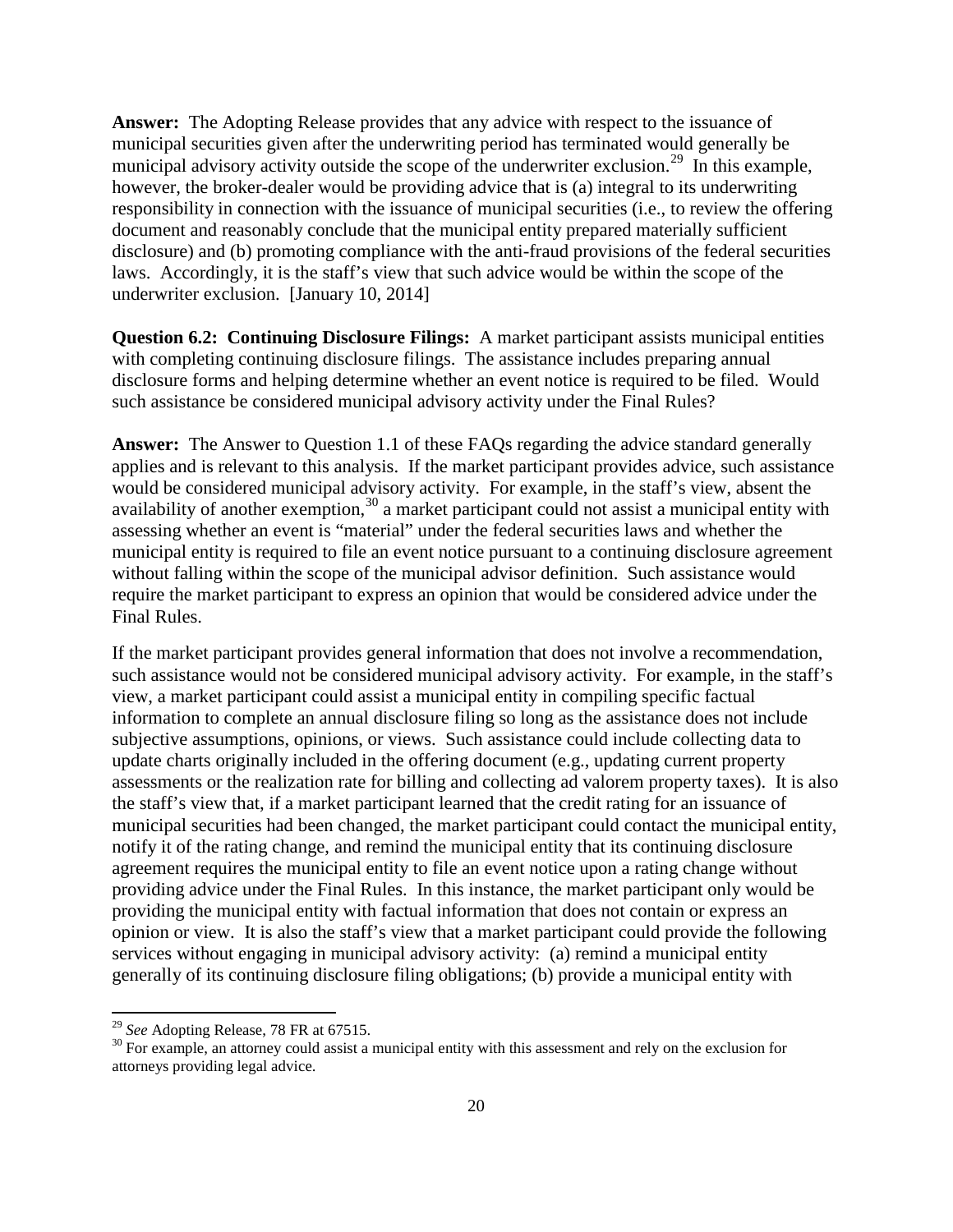assistance submitting continuing disclosure filings to the MSRB's Electronic Municipal Market Access ("EMMA") system; and (c) notify a municipal entity whether, and to what extent, any of its continuing disclosure filings actually appeared on EMMA. [January 10, 2014]

**Question 6.3: Offering Document Disclosure Regarding Continuing Disclosure Filings:** A broker-dealer is engaged to serve as underwriter for an issuance of municipal securities. While performing due diligence to confirm the accuracy of statements included in the offering document, the broker-dealer discovers that the municipal entity failed during the past five years to comply with a continuing disclosure agreement it had entered into in connection with an outstanding issuance of municipal securities. Can the broker-dealer rely on the underwriter exclusion and advise the municipal entity to take corrective actions such as completing the missed filings and adopting written policies and procedures to ensure future compliance?

**Answer:** Yes, if a broker-dealer who is engaged to serve as underwriter for an issuance of municipal securities learns during the due diligence process that a municipal entity has failed during the past five years to comply with a continuing disclosure agreement entered into pursuant to Exchange Act Rule 15c2-12, the staff believes that the broker-dealer could rely on the underwriter exclusion and advise the municipal entity to take corrective actions such as completing the missed filings and adopting written policies and procedures to ensure future compliance. In this instance, in the staff's view, the broker-dealer would not be providing the municipal entity with post-issuance advice on an outstanding issuance of municipal securities. Rather, the staff believes that the broker-dealer would be fulfilling its obligation under the federal securities laws to ensure that the offering document for the current issuance of municipal securities is materially accurate and complete and its obligation to reasonably determine that the municipal entity had entered into an undertaking to provide continuing disclosure for the current issuance of municipal securities. In the staff's view, the broker-dealer's action also would be promoting compliance with the anti-fraud provisions of the federal securities laws, which would help to ensure investors who purchase the municipal securities of this municipal entity in the secondary market received annual continuing disclosure filings and event notices in a timely manner. Accordingly, in the staff's view, this type of advice would be consistent with the underwriter exclusion. [January 10, 2014]

### **SECTION 7: REMARKETING AGENT SERVICES**

**Question 7.1: Remarketing Agent Services and Advice:** A broker-dealer has been engaged by a municipal entity to remarket its variable rate demand municipal securities from time to time. If the broker-dealer serving in its capacity as remarketing agent provides advice, would it be considered advice with respect to an issuance of municipal securities covered by the Final Rules? If it is covered by the Final Rules, may the remarketing agent rely on the underwriter exclusion? If not, what services may the remarketing agent provide that would not be considered advice?

**Answer:** The Answer to Question 1.1 of these FAQs regarding the advice standard generally applies and is relevant to this analysis. If the remarketing agent provides advice to a municipal entity in the scenario described above, the staff believes it would be advice with respect to an issuance of municipal securities covered by the Final Rules. The Adopting Release provides that, generally, if an issuance has closed and the underwriting period has terminated, a broker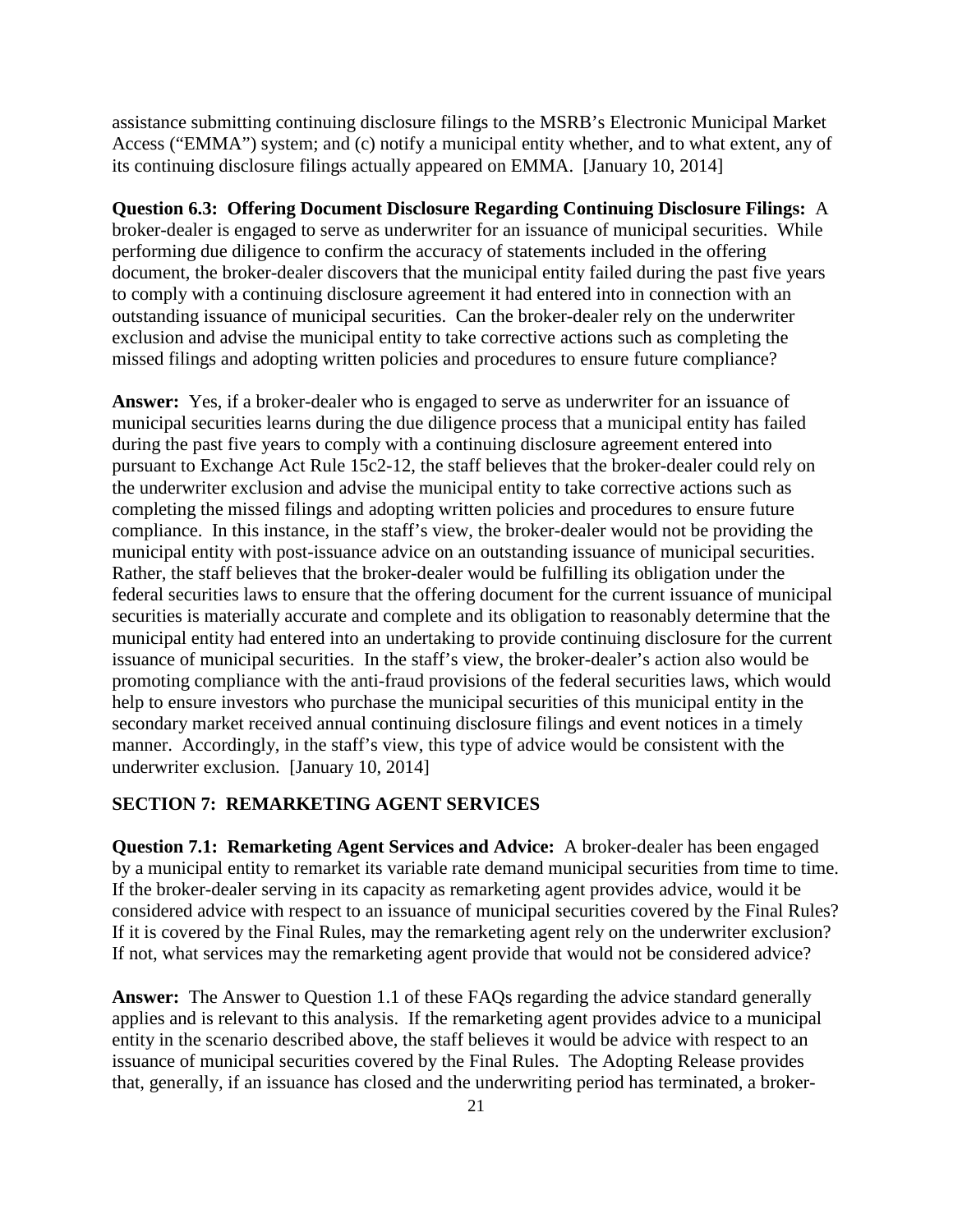dealer serving in the role of remarketing agent is not acting as an underwriter with respect to the issuance of municipal securities. Accordingly, in the staff's view, this broker-dealer could not rely on the underwriter exclusion.

If there were a remarketing of the issue of the municipal securities that constituted a primary offering, the remarketing agent should reevaluate its activities to determine if an exclusion from registration (such as the underwriter exclusion) applies. The remarketing agent may be able to perform all of the standard services that are typically covered by the remarketing agreement and related authorizing documents because these services may not constitute advice. For example, in the staff's view, the remarketing agent could set the rate, remarket tendered bonds, and provide factual information regarding current market conditions. It is also the staff's view that the remarketing agent could provide factual information on how the interest rate would be impacted by a change from a weekly to a daily interest rate mode or change in the liquidity facility provider. While the information presented can be particularized to the municipal entity, the staff cautions that it must be limited to factual information. If the remarketing agent's communications with the municipal entity also included a recommendation, opinion, or view as to whether the interest rate mode or liquidity facility provider should or should not be changed, this communication would constitute advice in the staff's view. [January 10, 2014]

# **SECTION 8: PUBLIC DISCOURSE; PUBLIC OFFICIALS AND EMPLOYEES OF MUNICIPAL ENTITIES AND OBLIGATED PERSONS**

**Question 8.1: No Impediments to Public Discourse:** The exemption for public officials excludes advice by appointed and elected officials acting within the scope of their official capacity, but does not expressly exclude opinions or advice offered by citizens. May a concerned citizen publish an op-ed piece proposing, supporting, or opposing the issuance of municipal securities? May a business owner oppose an issuance of municipal securities that would facilitate a taking of his or her business through eminent domain proceedings? May a political supporter or community leader express his or her views concerning the issuance of municipal securities?

**Answer:** Yes. The Final Rules do not impede public discourse. The Adopting Release provides, in relevant part, as follows:

The Commission does not intend to impede the deliberative process that municipal entities engage in with their citizens. Accordingly, the registration requirement for municipal advisors does not apply to persons who comment on municipal financial products or the issuance of municipal securities by making use of public comment forums provided by municipal entities or other public forums.<sup>[31](#page-21-0)</sup>

In all the examples described in Question 8.1, it is the staff's view that each citizen is providing comments and opinions in a public forum and would not be required to register as a municipal advisor. [January 10, 2014]

<span id="page-21-0"></span><sup>&</sup>lt;sup>31</sup> Adopting Release, 78 FR at 67506.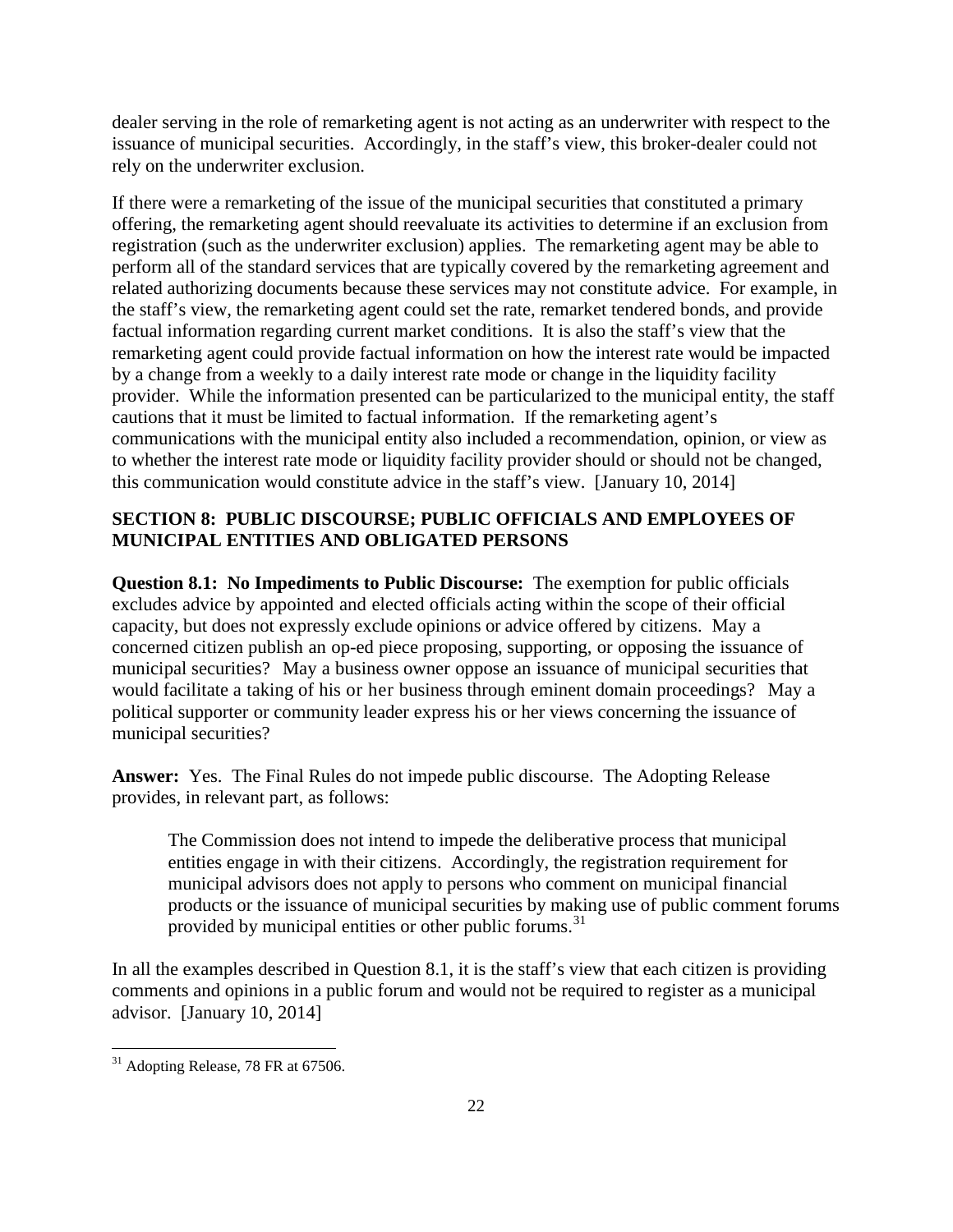**Question 8.2: Employees Acting Within the Scope of Official Capacity or Employment:** The Final Rules provide a broad exemption for public officials and employees of municipal entities and obligated persons to the extent that such persons act within the scope of their official capacity or employment.<sup>32</sup> May an employee in a state's office of the treasurer provide advice on an issuance of municipal securities to a municipal entity located within such state without being required to register as a municipal advisor?

**Answer:** Yes, an employee of a state-level municipal entity may provide advice to another municipal entity within the state to the extent the employee acts within the scope of his or her employment. In the Adopting Release, the Commission stated that "an employee of one municipal entity that provides advice, within the scope of his or her employment as such, to another municipal entity or obligated person would be exempt from the definition of municipal advisor."[33](#page-22-1) [May 19, 2014]

# **SECTION 9: EFFECTIVE DATE OF THE FINAL RULES AND COMPLIANCE PERIOD FOR USING THE FINAL REGISTRATION FORMS**

**Question 9.1: Effective Date of the Final Rules:** When are municipal advisors required to comply with the Final Rules, other than the requirement to register using the final registration forms?

**Answer:** The Final Rules were effective on January 13, 2014; however, on January 13, 2014, the Commission temporarily stayed the Final Rules until July 1, 2014 to provide market participants with a limited amount of additional time to analyze, implement, and comply with the Final Rules.<sup>34</sup> This stay of the Final Rules means that persons are not required to comply with the Final Rules until July 1, 2014. Thus, to illustrate, absent an available exclusion or exemption, the Final Rules apply to any person who provides "advice" that occurs on or after July 1, 2014 to or on behalf of a municipal entity or obligated person with respect to municipal financial products or the issuance of municipal securities, and to any person that undertakes a "solicitation of a municipal entity" that occurs on or after July 1, 2014, all within the meaning and interpretation of the Final Rules.

A person who meets the definition of "municipal advisor" and does not qualify for an exclusion or exemption on or after the July 1, 2014, must register with the Commission using Form MA-T under the Temporary Registration Rule, unless this person is already registered with the Commission under the Temporary Registration Rule. A person who meets the definition of "municipal advisor" and does not qualify for an exclusion or exemption on or after October 1, 2014 is not required to register with the Commission using Form MA-T under the Temporary Registration Rule (and instead is required to register using the final forms as discussed in the Answer to Question 9.2 below). The compliance period for municipal advisors to register using

<span id="page-22-2"></span><span id="page-22-1"></span>

<span id="page-22-0"></span><sup>&</sup>lt;sup>32</sup> Exchange Act Rule 15Ba1-1(d)(3)(ii).<br><sup>33</sup> Adopting Release, 78 FR at 67506.<br><sup>34</sup> *See* Temporary Stay Release, 79 FR at 2778.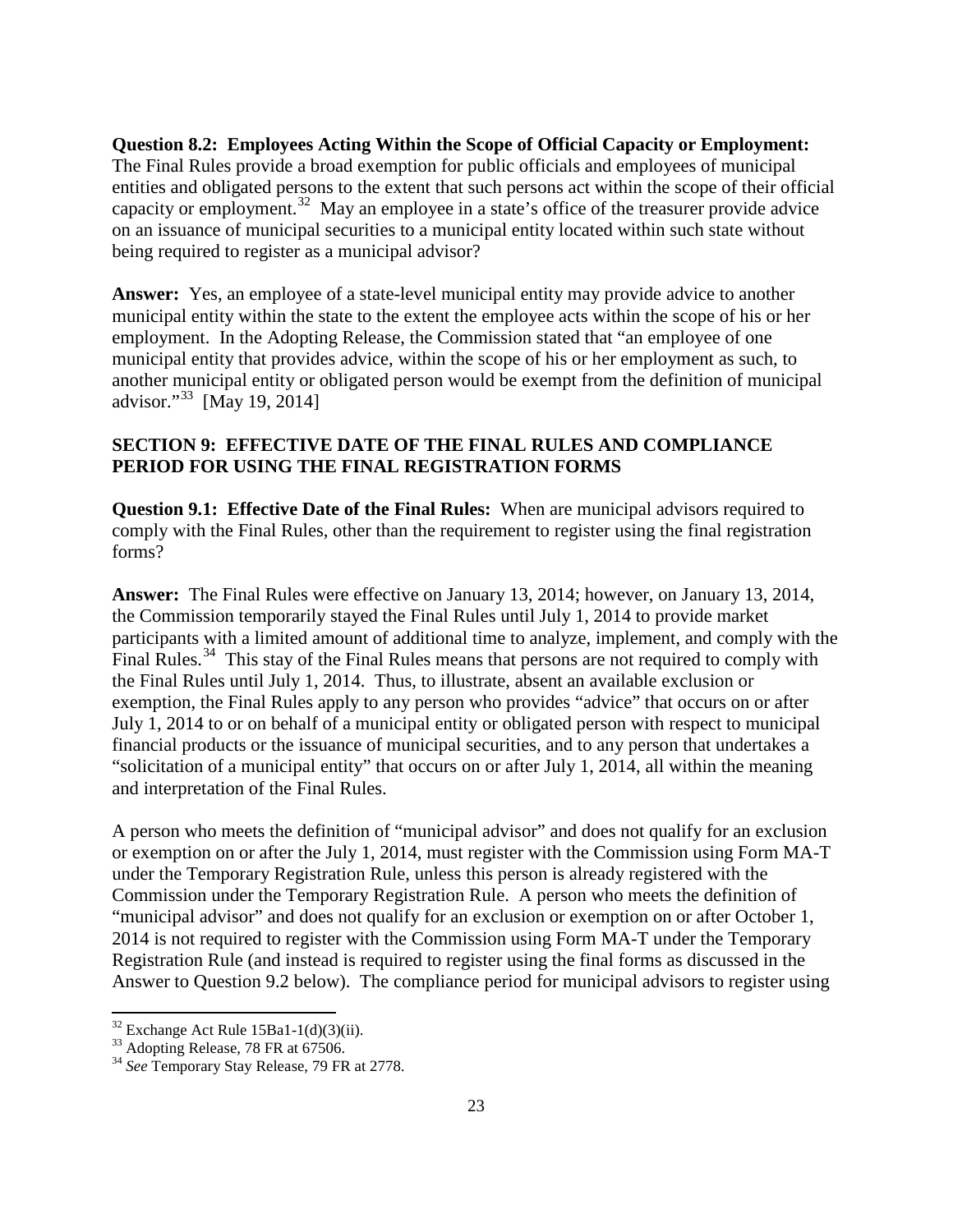the final registration forms is discussed in the Answer to Question 9.2 below. [Modified on January 16, 2014]

**Question 9.2: Compliance Period for Using the Final Registration Forms:** When are municipal advisors required to comply with the requirement to register as municipal advisors using the final registration forms under the Final Rules?

**Answer:** The Commission provided a phased-in compliance period, beginning on July 1, 2014, for municipal advisors to comply with the requirement to register as municipal advisors using the final registration forms under the Final Rules. Municipal advisors that register with the Commission under the Temporary Registration Rule before October 1, 2014 receive a temporary registration number. As set forth in the table below, a municipal advisor's temporary registration number determines the applicable compliance period during which the municipal advisor is required to file a complete application for registration as a municipal advisor on the final registration forms under the Final Rules.

| <b>Temporary Registration Number Range</b> | <b>Period for Filing Complete Application for</b> |
|--------------------------------------------|---------------------------------------------------|
|                                            | <b>Registration</b>                               |
| 866-00001-00 through 866-00400-00          | July 1, 2014 - July 31, 2014                      |
| 866-00401-00 through 866-00800-00          | August 1, 2014 - August 31, 2014                  |
| 866-00801-00 through 866-01200-00          | September 1, 2014 - September 30, 2014            |
| After 866-01200-00                         | October 1, 2014 - October 31, 2014                |

A person who becomes a municipal advisor on or after October 1, 2014 is required to register as a municipal advisor using the final registration forms under the Final Rules. In the interim period, pending registration of municipal advisors on the final registration forms under the Final Rules, all municipal advisors are required to be registered under the Temporary Registration Rule.

The Final Rules require municipal advisors to submit complete applications for registration to the Commission's Electronic Data Gathering, Analysis, and Retrieval ("EDGAR") system. To access EDGAR, municipal advisors need an access code. To obtain such code firms must electronically submit a Form ID using the SEC's website. To minimize processing delays municipal advisors should submit a Form ID as soon as possible. [January 10, 2014]

#### **SECTION 10: OBLIGATED PERSONS**

**Question 10.1: Obligated Person Capacity: Advice on a New Money Issuance of Municipal Securities:** A market participant, such as a broker-dealer, provides advice to a private nonprofit university regarding debt financing alternatives to implement the university's capital program, including advice on the possible option to seek financing from a new money issuance of municipal securities by a municipal entity, such as a state educational authority. The debt financing alternatives do not relate to any outstanding issues of municipal securities. If the university is considering its debt financing alternatives and has not begun the process of applying to, or negotiating with, a municipal entity to issue the new money municipal securities on the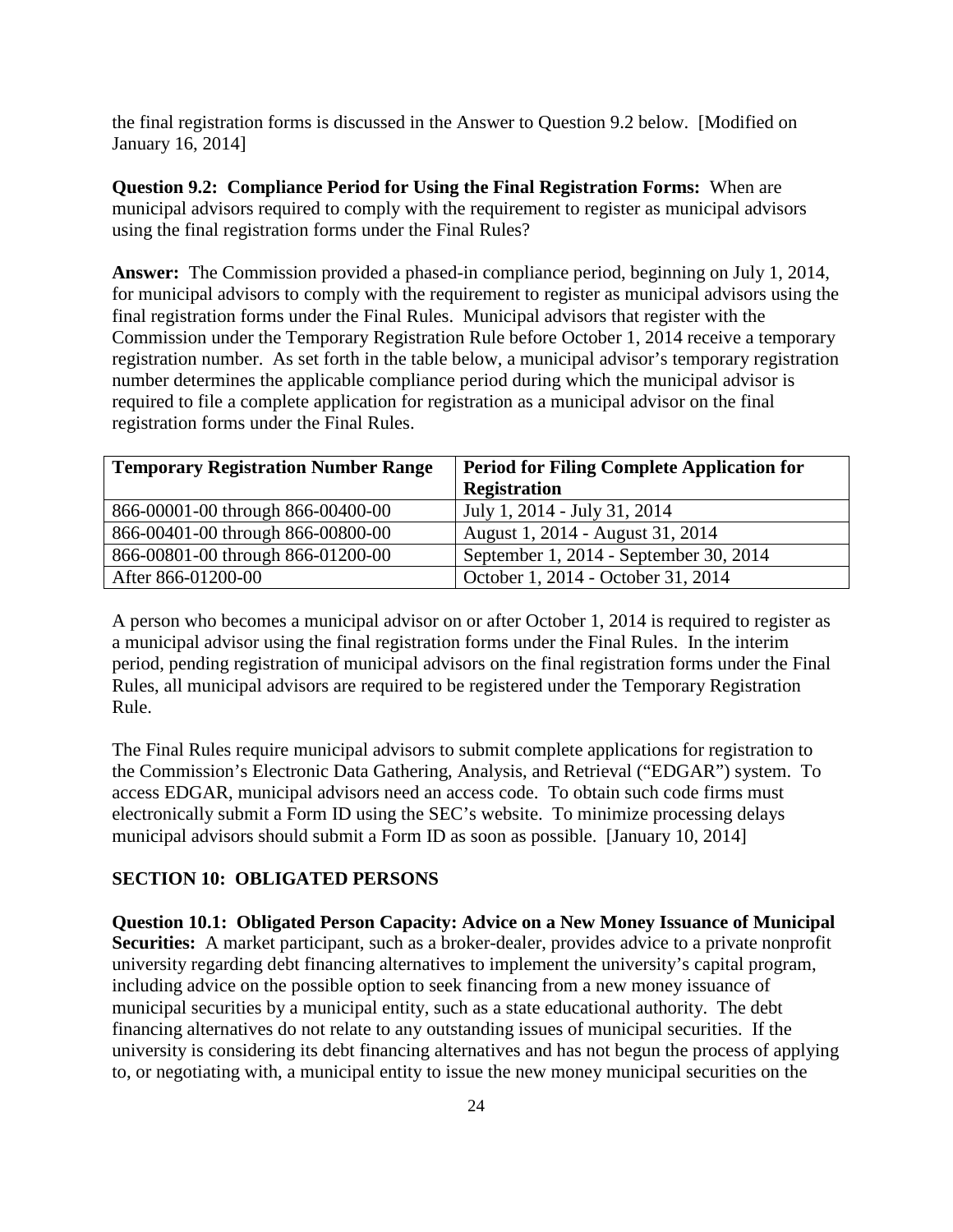university's behalf, would such broker-dealer be providing advice to an obligated person with respect to the issuance of municipal securities under the Final Rules?

**Answer:** No. In the Adopting Release, the Commission stated as follows:

A person will not be a municipal advisor to an obligated person until the obligated person has begun the process of applying to, or negotiating with, a municipal entity to issue conduit bonds on behalf of the obligated person. Activity that never results in solicitation of or actual contact with a municipal entity does not have a sufficient nexus to municipal financial products or the issuance of municipal securities to require registration as municipal advisor. Merely advising a client on debt financing alternatives that include conduit financing is not a municipal advisory activity, because the client would not be sufficiently close to being an obligated person with respect to an issuance of municipal securities.<sup>[35](#page-24-0)</sup>

Accordingly, if the university is considering its debt financing alternatives and has not begun the process of applying to, or negotiating with, the municipal entity to issue the new money municipal securities on the university's behalf, the university is not an obligated person with respect to such issuance of municipal securities. Therefore, the broker-dealer's advice would not be provided to the university in its capacity as an obligated person with respect to the issuance of municipal securities and such advice would not have a sufficient nexus to the issuance of municipal securities to require the broker-dealer to register with the Commission as a municipal advisor. Once the university determines to seek financing from a new money issuance of municipal securities and begins the process of applying to, or negotiating with, a municipal entity to issue the new money municipal securities on the university's behalf, however, the brokerdealer's activities would fall within the scope of the municipal advisor definition under the Final Rules. Absent an available exclusion or exemption, such as the underwriter exclusion, the broker-dealer would be required to register with the Commission as a municipal advisor. [May 19, 2014]

**Question 10.2: Obligated Person Capacity: Advice on an Outstanding Issue of Municipal Securities:** If a market participant, such as a broker-dealer, provides advice to a private nonprofit university regarding an outstanding issue of municipal securities on which the university is an obligated person, such as either advice to redeem that outstanding issue early from equity funds or advice to refinance that outstanding issue with the proceeds of a refunding issue of municipal securities, would such broker-dealer be providing advice to an obligated person with respect to the issuance of municipal securities under the Final Rules?

**Answer:** The staff believes that the broker-dealer's advice to the university with respect to an outstanding issue of municipal securities on which the university is an obligated person, including advice to redeem that outstanding issue early from equity funds or advice to refinance that outstanding issue with the proceeds of a refunding issue of municipal securities would constitute advice to an obligated person with respect to the issuance of municipal securities under

<span id="page-24-0"></span><sup>35</sup> *See* Adopting Release, 78 FR at 67485.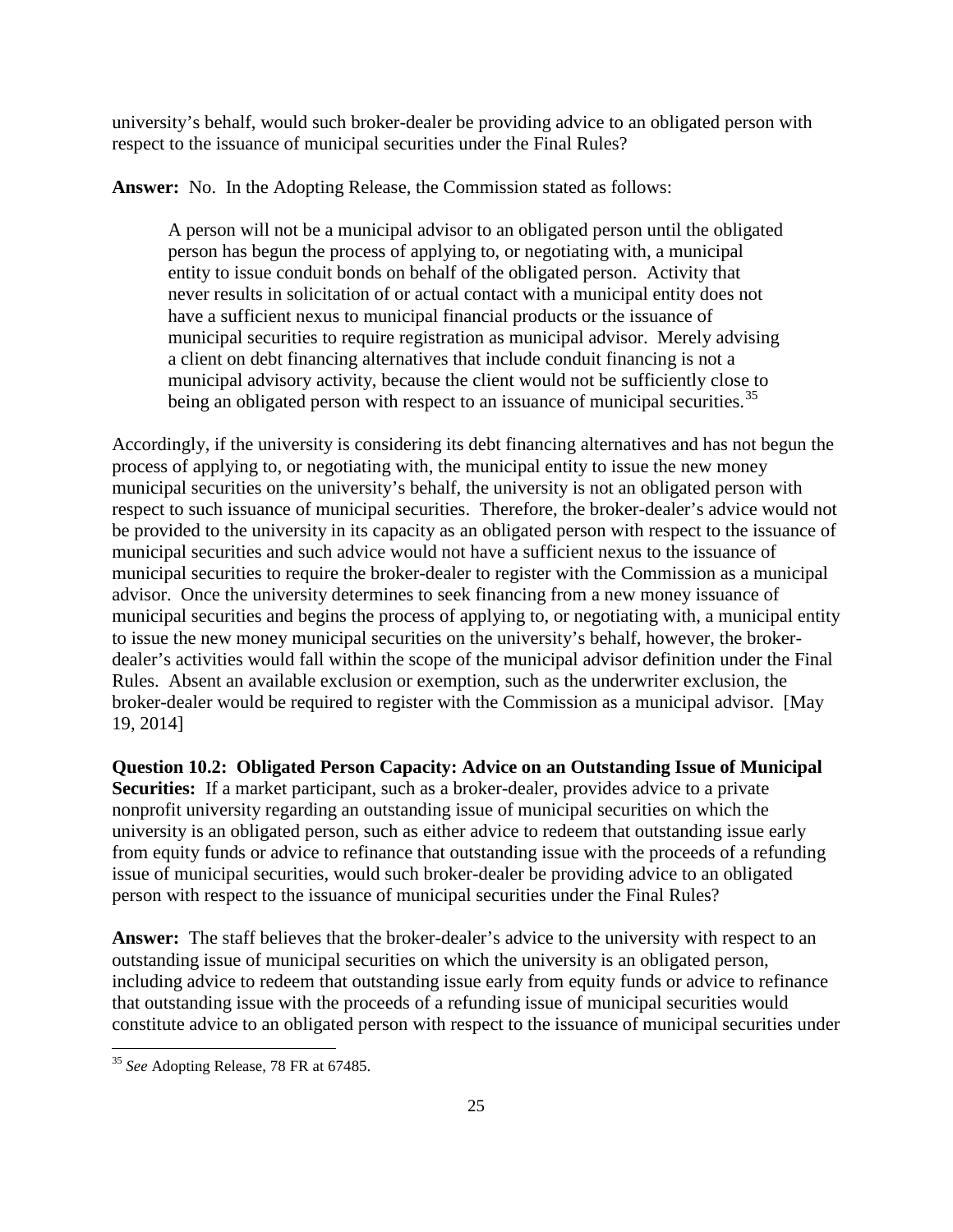the Final Rules. The staff believes that, in the case of either type of advice, the broker-dealer is providing advice to the university in its capacity as an obligated person because the university has an established nexus to the outstanding issue of municipal securities since it already is serving in the capacity as an obligated person with financial responsibilities on that issue. Thus, in the staff's view, the broker-dealer is providing advice with respect to an outstanding issue of municipal securities on which the university is an obligated person. Additionally, in the Adopting Release, the Commission stated that "'advice with respect to the issuance of municipal securities' should be construed broadly from a timing perspective to include advice throughout the life of an issuance of municipal securities, from the pre-issuance planning stage for a debt transaction involving the issuance of municipal securities to the repayment stage for those municipal securities."<sup>[36](#page-25-0)</sup> Absent an available exclusion or exemption, such as the underwriter exclusion, the staff believes that the broker-dealer's advice to the university with respect to early redemption or refinancing of an outstanding issue of municipal securities would fall within the scope of the municipal advisor definition under the Final Rules and would require that the broker-dealer register with the Commission as a municipal advisor. The Answer to Question 10.1 of these FAQs generally applies and is relevant to the analysis of the broker-dealer's advice on the refunding issuance of municipal securities. [May 19, 2014]

# **SECTION 11: INVESTMENT STRATEGIES AND PROCEEDS OF MUNICIPAL SECURITIES**

**Question 11.1: Transitional Guidance for Identifying Proceeds of Municipal Securities:** A market participant may have municipal entity or obligated person clients who, prior to July 1, 2014, have deposited proceeds of municipal securities in existing accounts and invested such proceeds in existing investments held by the market participant. In determining whether or not such existing accounts and existing investments contain proceeds of municipal securities under the Final Rules, is the market participant required to obtain a written representation from its municipal entity or obligated person client regarding the nature of the funds held in existing accounts or existing investments or may the market participant rely on another process?

**Answer:** In general, the Final Rules apply to a market participant who provides investment advice on or after July 1, 2014 to a municipal entity or obligated person regarding investments of proceeds of municipal securities, including those proceeds already existing on that date or those proceeds arising after that date. Thus, the provision of such covered investment advice regarding proceeds of municipal securities constitutes municipal advisory activity that, absent an available exclusion or exemption, would require the market participant who provides such advice to register with the Commission as a municipal advisor under the Final Rules. Under Exchange Act Rule 15Ba1-1(m)(3), in determining whether or not funds to be invested constitute proceeds of municipal securities, a market participant *may* rely on representations in writing made by a knowledgeable official of the municipal entity or obligated person regarding the nature of such funds, provided that the market participant seeking to rely on such representation has a

<span id="page-25-0"></span><sup>&</sup>lt;sup>36</sup> Adopting Release, 78 FR at 67490.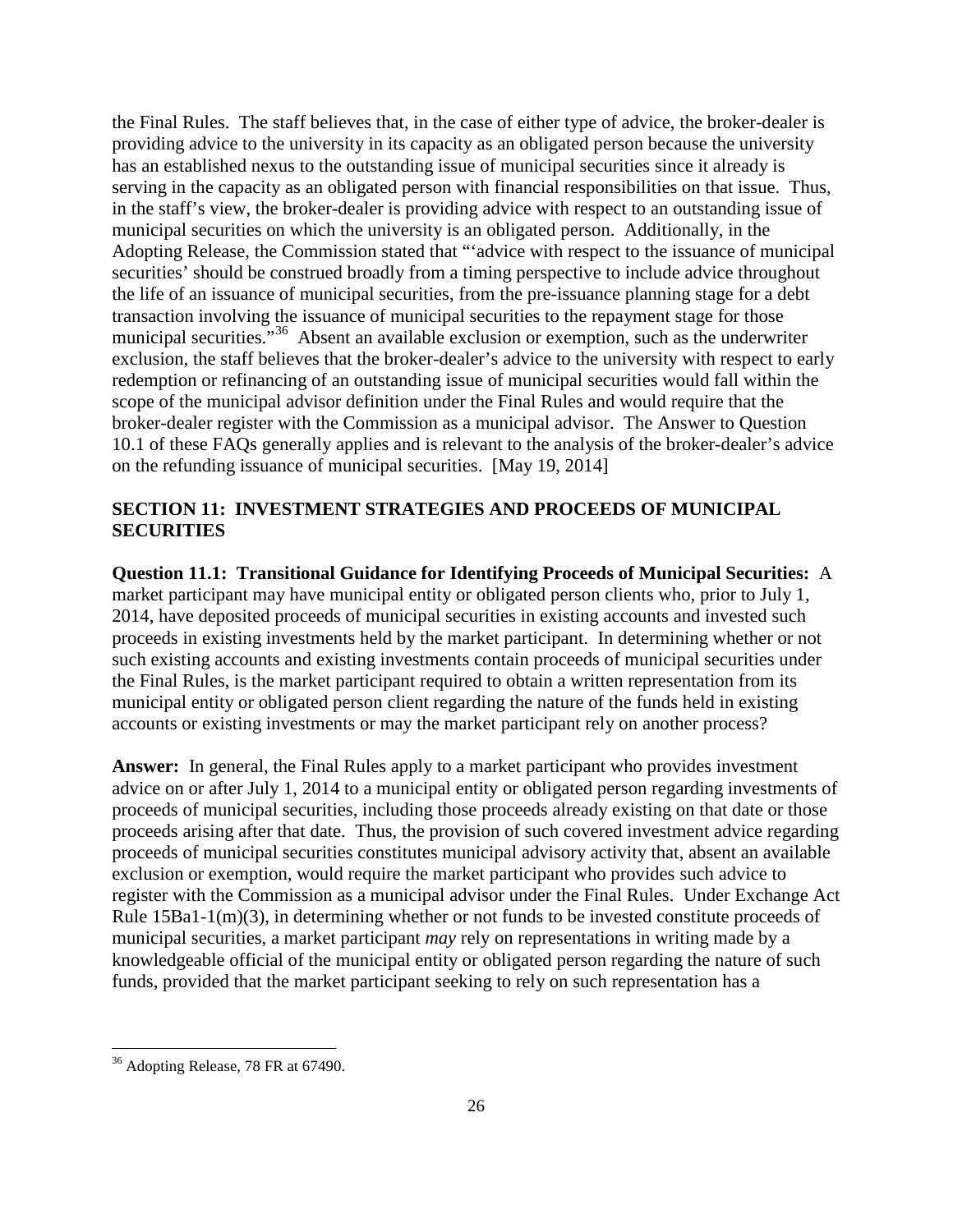reasonable basis for such reliance.<sup>[37](#page-26-0)</sup> In the staff's view, this written representation process does not represent an exclusive means for determining whether or not funds to be invested constitute proceeds of municipal securities, and market participants may use other reasonable procedures to determine whether funds to be invested constitute proceeds of municipal securities.

*Transitional Guidance and Relief for Identifying Proceeds Held in Existing Accounts or Existing Investments.* In recognition of the administrative burdens and challenges market participants raised with respect to identifying existing proceeds of municipal securities, and as transitional guidance and relief for purposes of the Final Rules with respect to investment advice provided on or after July 1, 2014 regarding investments of existing proceeds of municipal securities that already were held in existing accounts or existing investments before that date,<sup>[38](#page-26-1)</sup> the staff believes that, unless a market participant actually knows or reasonably should have known that an existing account or existing investment contains proceeds of municipal securities, a market participant may determine that such existing accounts or existing investments do not contain proceeds of municipal securities. For purposes of this transitional guidance and relief, a market participant could utilize a reasonable diligence process as a transitional means for determining whether funds in existing accounts or existing investments constitute proceeds of municipal securities for purposes of the Final Rules.<sup>[39](#page-26-2)</sup>

The staff believes that, for this purpose, a reasonable diligence process should include a review of relevant information within the market participant's possession. Thus, for example, a market participant reasonably could know that an existing account or existing investment may contain proceeds of municipal securities if the account holder is a municipal entity or the account name suggests a connection to municipal securities (e.g., the name of the account refers to municipal securities, municipal bonds, or fund names commonly known to be related to municipal securities, such as a debt service reserve fund account).

The staff also believes that, as part of a reasonable diligence process, a market participant could provide written notice (including by electronic or other means) to a client and make provision for a contingent approach in the event that the client fails to respond. For example, for clients with existing accounts or existing investments prior to July 1, 2014, a market participant could provide written notice to such clients inquiring whether the funds on deposit or held in existing investments in the client's account include proceeds of municipal securities and requesting that clients return written representations to the market participant, with a contingency provision that the market participant will assume, unless notified otherwise, that the funds on deposit or held in existing investments in the client's account do not include proceeds of municipal securities.

<span id="page-26-0"></span><sup>37</sup> *See* Adopting Release, 78 FR at 67495 (describing the Commission's belief that a determination of whether or not a person has a reasonable basis to rely on a written representation requires reasonable diligence based on all the facts and circumstances, including review of the written representation and other relevant information reasonably available to the person).

<span id="page-26-1"></span><sup>&</sup>lt;sup>38</sup> The Final Rules were effective on January 13, 2014; however, on January 13, 2014, the Commission temporarily stayed the Final Rules until July 1, 2014.

<span id="page-26-2"></span> $39$  The staff notes that documentation of the steps undertaken in a reasonable diligence process to determine whether funds in an existing account or existing investment constitute proceeds of municipal securities could help to support a market participant's determination if this determination were questioned.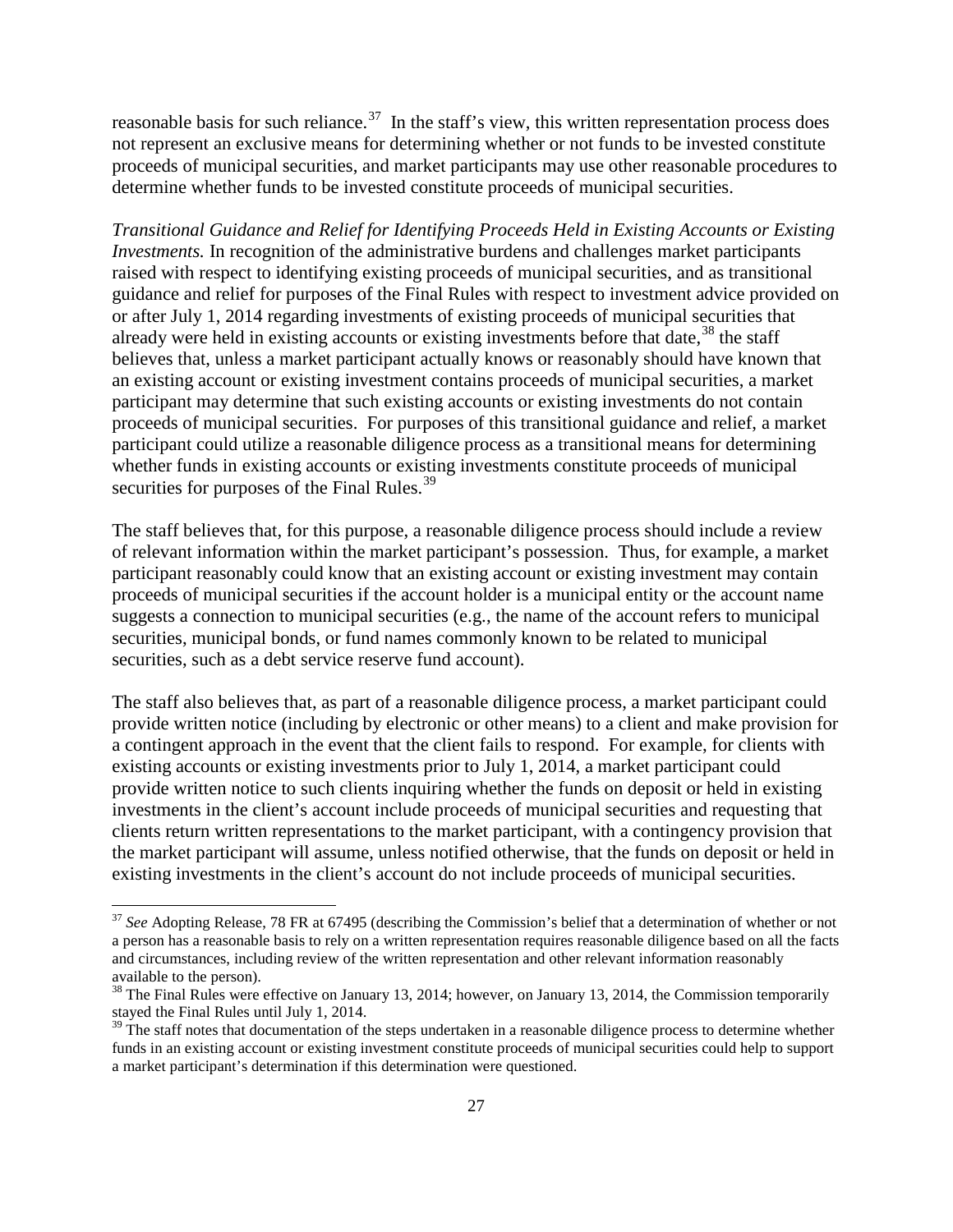In the staff's view, a reasonable diligence process could permit a market participant to form a reasonable belief, based on all the facts and circumstances, that the funds in an existing account or existing investment do not constitute proceeds of municipal securities. Examples of factors that a market participant may consider in its reasonable diligence process could include, but are not limited to, the quantity of existing accounts and the relative administrative burdens and costs of determining whether such accounts contain proceeds of municipal securities, the nature and term of existing investments and the relative potential for future advice on those investments, and an assessment of the potential likelihood that a particular client uses proceeds of municipal securities in light of the nature of the particular client's business.

*Identifying Proceeds Received On or After July 1, 2014.* With respect to investment advice provided on or after July 1, 2014 regarding investments of newly-arising proceeds received from municipal securities that are issued on or after that date, market participants should develop policies and procedures consistent with the Final Rules and the Commission's guidance in the Adopting Release to determine whether or not the advice provided involves investments of proceeds of municipal securities.<sup>40</sup> The staff notes that the same guidance applies to municipal escrow investments under Exchange Act Rule 15Ba1-1(h)(2). [May 19, 2014]

**Question 11.2: Proceeds of Pension Obligation Bonds:** Suppose a municipal entity issues pension obligation bonds to finance an unfunded actuarial liability for a municipal entity's public pension plan<sup>[41](#page-27-1)</sup> and contributes those proceeds to such public pension fund where they are commingled with other pension funds for collective investment and treated as spent to carry out their authorized purposes to fund the public pension plan under applicable state law upon their contribution to the public pension plan. Funds in these public pension plans are required to be used for the exclusive benefit of the pension beneficiaries. In these circumstances, do such proceeds of pension obligation bonds cease to be considered "proceeds of municipal securities" under the Final Rules upon their contribution to the public pension plan?

**Answer:** Yes, in the staff's view, under the circumstances described in Question 11.2, such proceeds of pension obligation bonds lose their character as proceeds of municipal securities under the Final Rules upon their contribution to the public pension plan. Exchange Act Rule 15Ba1-1(m)(1) provides that proceeds of municipal securities cease to be treated as proceeds of municipal securities when they are spent to carry out the authorized purposes of municipal securities. The staff notes that, under existing accounting practices, municipal entities commonly treat proceeds of taxable<sup>[42](#page-27-2)</sup> pension obligation bonds as spent for their authorized

<span id="page-27-0"></span><sup>&</sup>lt;sup>40</sup> See id. (describing reliance on representations in writing made by a knowledgeable official of the municipal entity or obligated person whose funds are to be invested regarding the nature of such funds). <sup>41</sup> Public pension plans broadly include "governmental plans" and other types of public pension plans that are

<span id="page-27-1"></span>sponsored by municipal entities, as described generally in note 191 in the Adopting Release, 78 FR at 67482.

<span id="page-27-2"></span> $42$ <sup> $42$ </sup> The staff notes that, in general, municipal entities do not issue tax-exempt bonds to fund public pension plans because the Federal tax arbitrage investment restrictions under Section 148 of the Internal Revenue Code treat proceeds of such bonds as unspent and subject to arbitrage investment restrictions until used to carry out their governmental purpose to pay retirement benefits.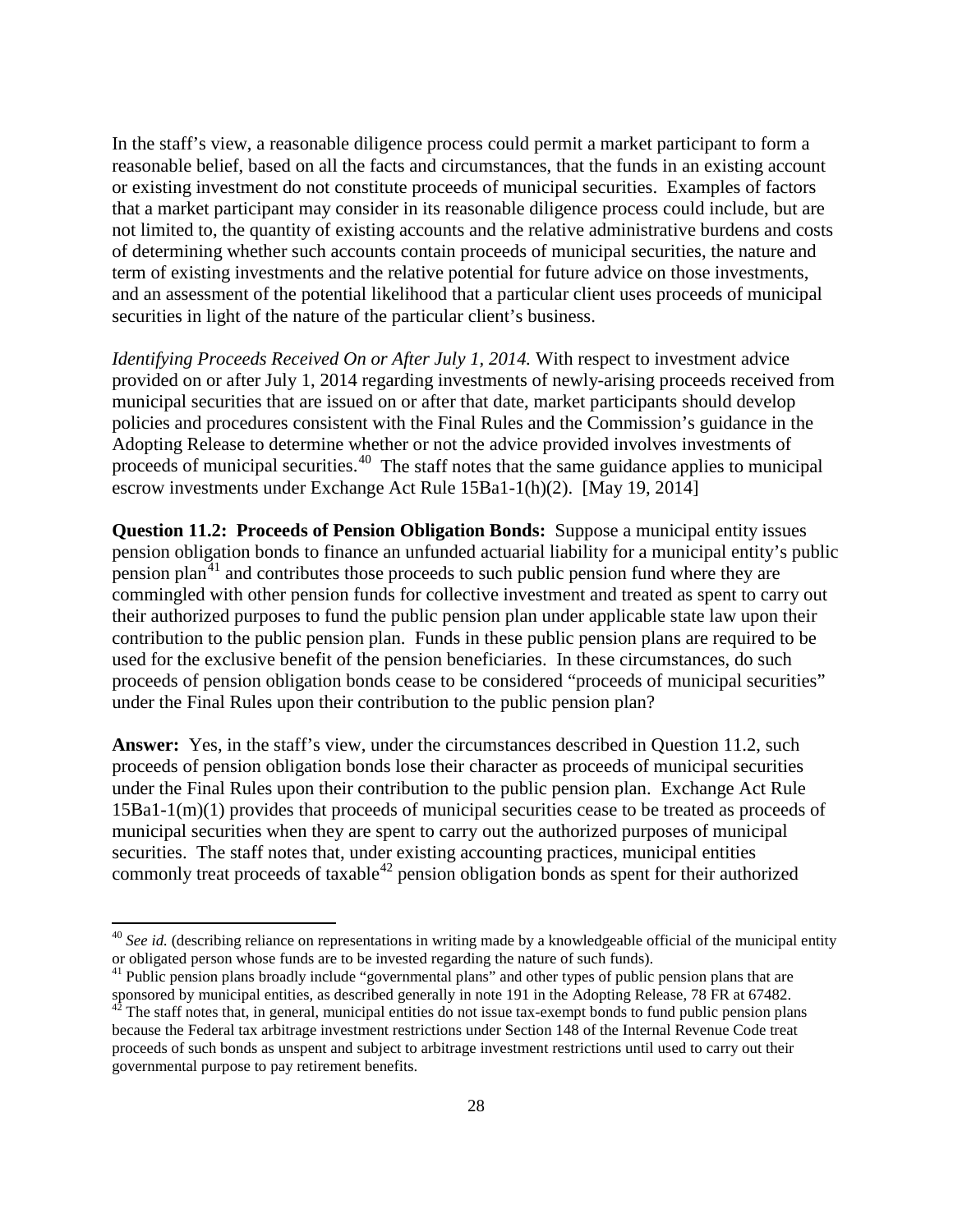purposes under applicable state law upon contribution to public pension funds and thereafter they no longer segregate, account for, or track such funds as proceeds of municipal securities.

By contrast, however, in the staff's further view, if a municipal entity segregates proceeds of pension obligation bonds and continues to account for them separately as proceeds of the pension obligation bonds or retains control over the ability to use such funds for any purpose other than the exclusive benefit of pension beneficiaries, such proceeds continue to constitute proceeds of municipal securities under the Final Rules until used ultimately to pay pension benefits to pension fund beneficiaries or to carry out other authorized purposes of the pension obligation bonds. [May 19, 2014]

# **SECTION 12: THE ENGINEERING EXCLUSION**

**Question 12.1: Scope of the Engineering Exclusion:** What are some relevant considerations regarding the scope of advice an engineer may provide to a municipal entity or obligated person under the exclusion for engineers providing engineering advice if such advice relates to a new project that will be financed, in whole or in part, by an issuance of municipal securities? Does the analysis change if the advice relates to an existing project that was financed, in whole or in part, by one or more outstanding issues of municipal securities?

**Answer:** *Overview.* In accordance with Exchange Act Section 15B(e)(4)(C), the Final Rules exclude engineers from the definition of municipal advisor "to the extent that the engineer is providing engineering advice."[43](#page-28-0) In the Adopting Release, the Commission provided several examples of engineering activities within the scope of the engineering exclusion (those activities where the engineer's advice focuses on a project's engineering aspects and considerations) and several examples of engineering activities outside the scope of the engineering exclusion (those activities where the engineer's advice focuses on advice relating to the structure, timing, terms, and other similar matters for the issuance of municipal securities or municipal financial products).  $44$ 

*New Project to be Financed by an Issuance of Municipal Securities.* The staff believes an engineer could rely on the engineering exclusion when providing advice on the engineering aspects of a new project that will be financed, in whole or in part, by an issuance of municipal securities; provided that such advice does not include advice with respect to structure, timing, terms, or other similar matters concerning such issuance of municipal securities. For example, an engineer could provide a municipal entity or obligated person with advice on a new project's specifications, including overall cost, a projected construction schedule, anticipated funding requirements, and a projected in-service date. The municipal entity, obligated person, or other financing transaction participant, in turn, could use such information to structure the related issuance of municipal securities, including determining the length of any capitalized interest period and the amount of capitalized interest to be financed from bond proceeds. The staff believes, however, that an engineer providing advice on how to structure the related issuance of

<span id="page-28-1"></span><span id="page-28-0"></span><sup>&</sup>lt;sup>43</sup> Exchange Act Rule 15Ba1-1(d)(2)(v).<br><sup>44</sup> Adopting Release, 78 FR at 67530-67531.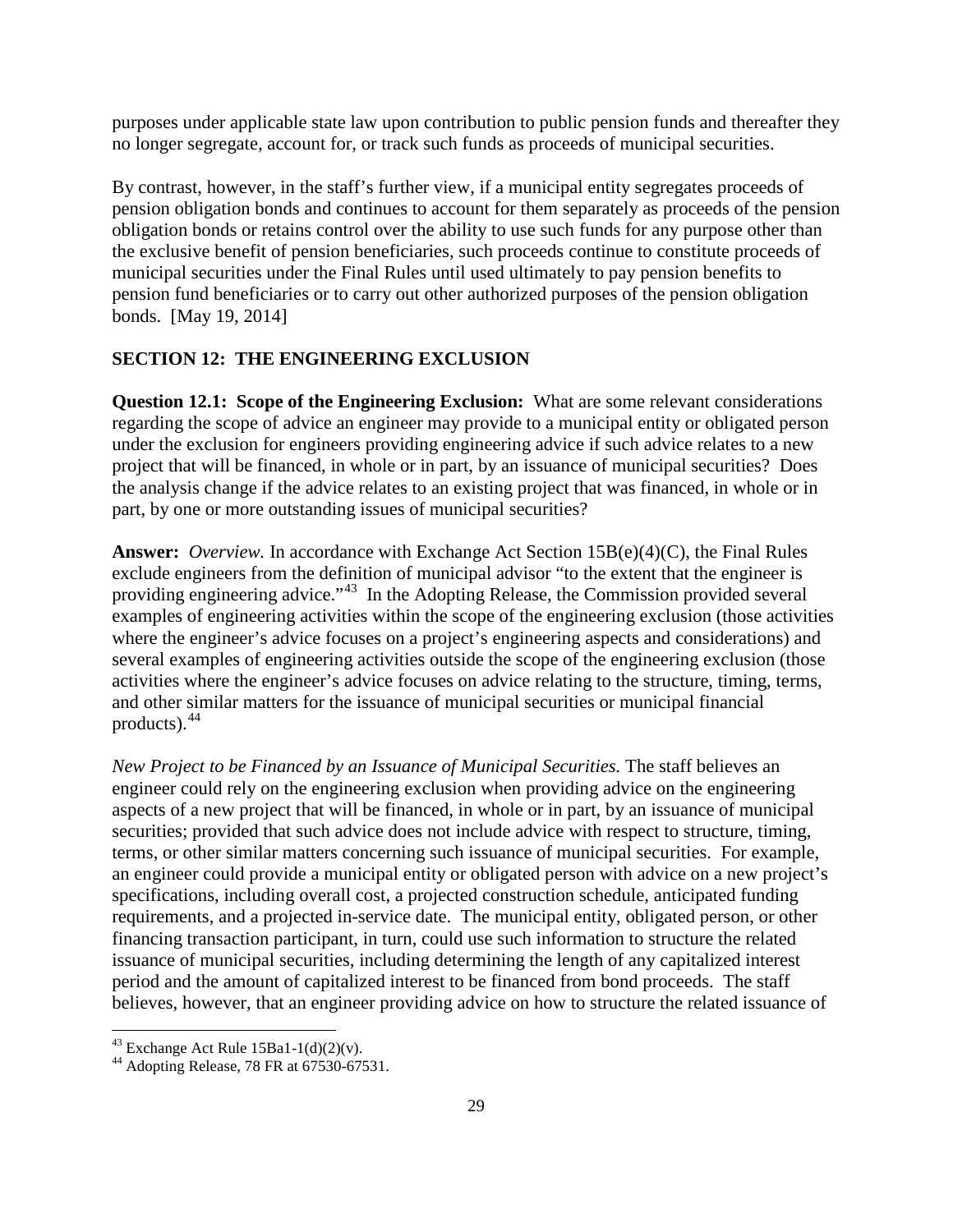municipal securities, including the length of any capitalized interest period and the amount of capitalized interest to be financed, would constitute municipal advisory activities outside the scope of the engineering exclusion. Absent an available exclusion or exemption, the staff believes that an engineer providing such advice would fall within the scope of the municipal advisor definition under the Final Rules and would be required to register with the Commission as a municipal advisor.

In the Adopting Release, the Commission stated its belief "that the provision of engineering feasibility studies that include certain types of projections, such as projections of output capacity, utility project rates, project market demand, or project revenues that are based on considerations involving engineering aspects of a project are within the scope of the engineering exception." [45](#page-29-0) Similarly, as part of providing advice on the engineering aspects of a new project, an engineer could provide a municipal entity or obligated person with projected gross revenues that are derived from the physical connections to the project (e.g., water and sewer system), as well as projected operating and maintenance expenses and net revenues for such project. The municipal entity, obligated person, or other financing transaction participant, in turn, could use such information to structure the timing and terms of debt service payments on the related issuance of municipal securities and, based on such debt service structure and projected net revenues, provide a projected debt service coverage table for inclusion in the offering document for the issuance of municipal securities. The staff believes, however, that an engineer providing advice on how to structure the related issuance of municipal securities, including the timing and terms of debt service payments, would constitute municipal advisory activities outside the scope of the engineering exclusion. Absent an available exclusion or exemption, the staff believes that an engineer providing such advice would fall within the scope of the municipal advisor definition under the Final Rules and would be required to register with the Commission as a municipal advisor.

*Existing Project Financed by an Issuance of Municipal Securities.* The staff believes an engineer could rely on the engineering exclusion when providing advice on the engineering aspects of an existing project that was financed, in whole or in part, by one or more outstanding issues of municipal securities; provided that such advice does not include advice with respect to restructuring or refinancing such issuance of municipal securities.For example, a municipal entity engages an engineer to provide a compliance report with respect to an existing project that includes evaluating the state of the physical plant, the useful life of parts, the routine maintenance being conducted, and the proposed capital improvements program and, based on such evaluation, the engineer provides the municipal entity with advice on complying with covenants in existing bond documents. In such a compliance report, the engineer may provide advice on rates and whether the proposed rate structure is sufficient, or recommend a rate increase to achieve compliance with an existing rate covenant. The staff believes, however, that an engineer providing advice on how to structure a new issuance of municipal securities for the

<span id="page-29-0"></span><sup>&</sup>lt;sup>45</sup> See Adopting Release, 78 FR at 67531. By contrast, absent other relevant facts and circumstances, the staff believes that an engineer providing a municipal entity or obligated person with projected gross revenues for a new project that are based exclusively on market forces, such as ticket sales for a sports arena (as distinguished from engineering aspects), would not be within the scope of the engineering exclusion under the Final Rules.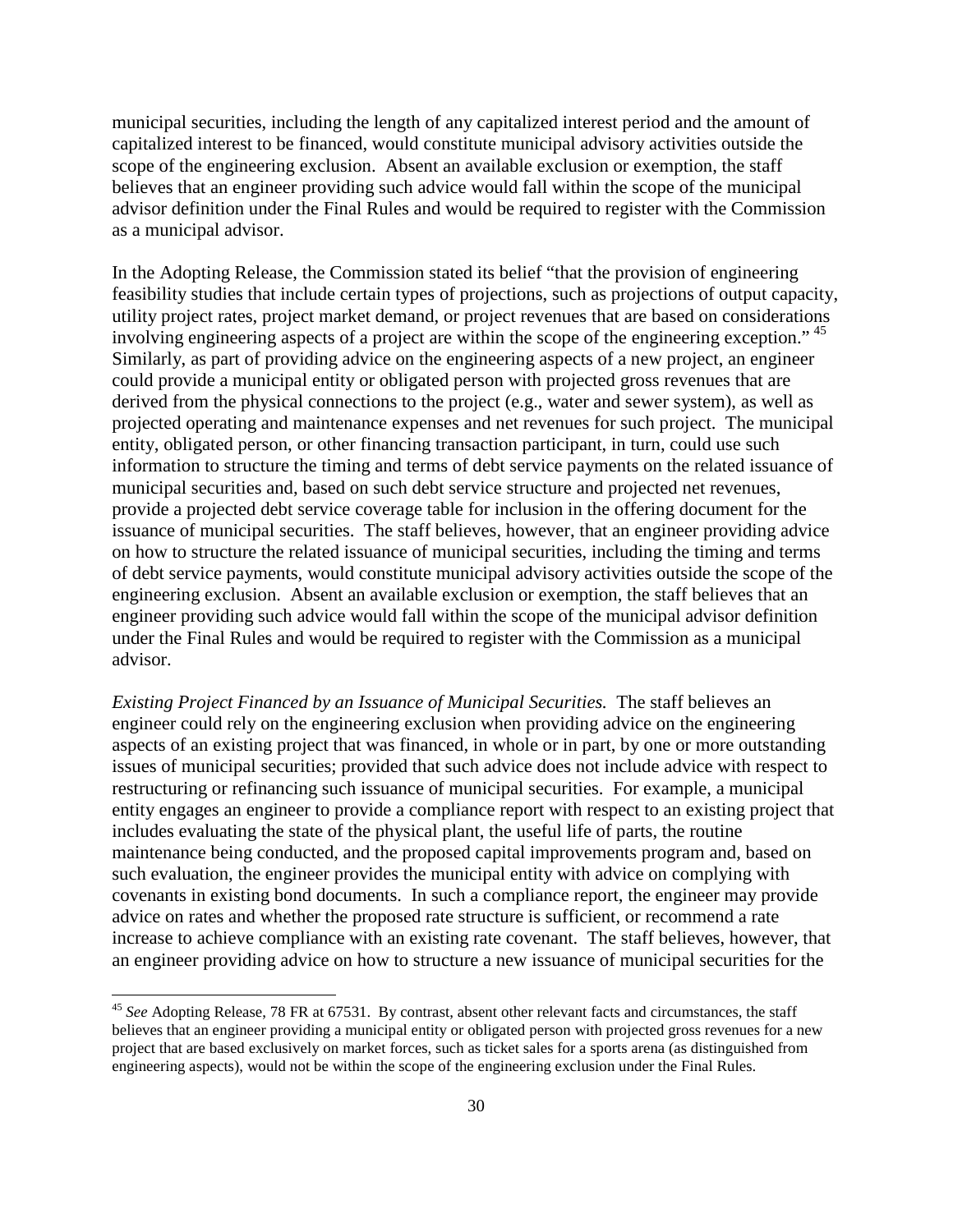proposed capital improvement program or restructure or refinance an outstanding issuance of municipal securities to achieve compliance with covenants in existing bond documents would constitute municipal advisory activities outside the scope of the engineering exclusion. Absent an available exclusion or exemption, the staff believes that an engineer providing such advice would fall within the scope of the municipal advisor definition under the Final Rules and would be required to register with the Commission as a municipal advisor. [May 19, 2014]

### **Question 12.2: Engineering Advice Regarding Loan Applications for State Revolving**

Funds: If an engineer assists a municipal entity or obligated person with completing a loan application for state revolving funds, would such assistance be considered municipal advisory activity under the Final Rules?

**Answer:** The Answer to Question 1.1 of these FAQs regarding the general information exclusion from advice generally applies and is relevant to this analysis. If the engineer provides general information that does not involve a recommendation with respect to a municipal financial products or the issuance of municipal securities, such assistance would not be considered municipal advisory activity. The Answer to Question 12.1 of these FAQs regarding engineering advice on a new project to be financed by an issuance of municipal securities also generally applies and is relevant to this analysis. If the engineer provides advice on the engineering aspects and consideration of a project to be financed by the proceeds of the state revolving loan funds, the staff believes such advice would be within the scope of the engineering exclusion. If the engineer's advice includes advice with respect to structure, timing, terms or other similar matters concerning a related municipal financial product or issuance of municipal securities, it would constitute municipal advisory activity outside the scope of the engineering exclusion. Absent an available exclusion or exemption, the staff believes that an engineer providing such advice would fall within the scope of the municipal advisor definition under the Final Rules and would be required to register with the Commission as a municipal advisor. [May 19, 2014]

### **SECTION 13: THE BANK EXEMPTION**

**Question 13.1: Advice by Dual Employees:** An individual is employed by a bank and is an associated person of the bank's broker-dealer affiliate (a "dual employee"). May a dual employee provide advice to a municipal entity or obligated person within the scope of the bank exemption under the Final Rules when acting in the employee's capacity as a bank employee and advice within the scope of the underwriter exclusion under the Final Rules when acting in the employee's capacity as a broker-dealer?

**Answer:** The staff believes that a dual employee may provide advice within the scope of the bank exemption while acting in the capacity of a bank employee and may provide advice within the scope of the underwriter exclusion while acting in the capacity of a broker-dealer if such dual employee discloses to the municipal entity or obligated person the capacity in which the dual employee is acting in advance of providing any advice. To provide advice in both capacities, the dual employee must meet and fulfill the requirements of the bank exemption and the underwriter exclusion under the Final Rules. The staff notes that, in each such capacity and absent additional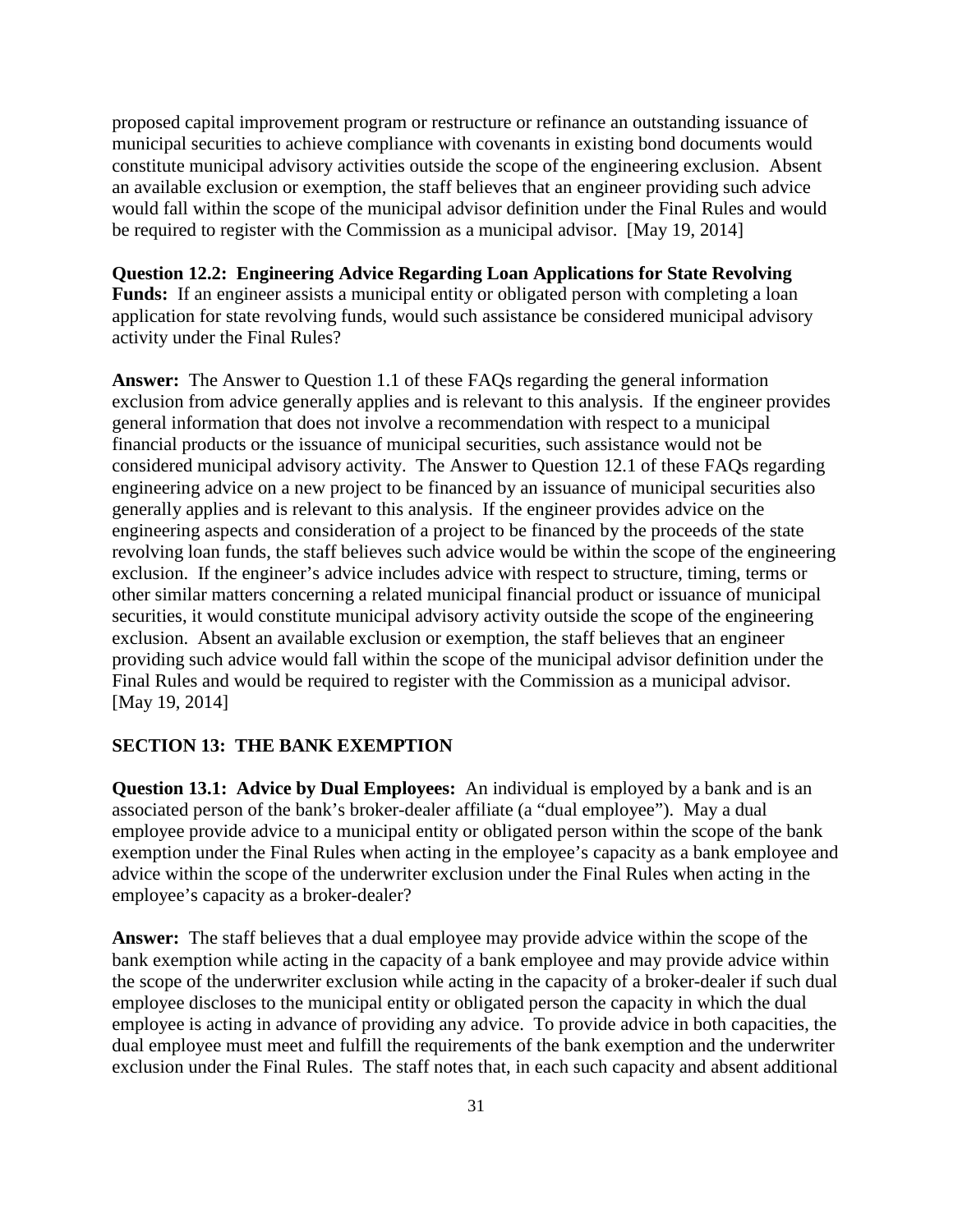facts and circumstances, the nature of the relationship between the dual employee and the municipal entity or obligated person would be an arm's length and non-advisory relationship. The staff further notes, however, that persons serving in more than one capacity on the same transaction should consider any potential conflicts of interest that may arise. [May 19, 2014]

**Question 13.2: Direct Purchase of Municipal Securities by a Bank:** A bank seeks to purchase municipal securities directly from a municipal entity for the bank's own account. May the bank rely on the bank exemption under the Final Rules to make recommendations concerning the structure, timing, terms, and similar matters with respect to such securities to be purchased and held by the bank for its own account?

**Answer:** Pursuant to an express provision in the bank exemption in the Final Rules, a bank may provide advice to a municipal entity or obligated person with respect to "the purchase of a municipal security by the bank for its own account."<sup>[46](#page-31-0)</sup> In the Adopting Release, the Commission stated in relevant part that "banks providing municipal entities or obligated persons with the terms under which they would purchase securities for their own account are not engaging in municipal advisory activity."<sup>[47](#page-31-1)</sup> Accordingly, a bank may rely on the bank exemption in the Final Rules to give advice to a municipal entity regarding the structure, timing, and terms under which the bank would purchase securities for its own account.

In the staff's view, however, if a bank provides advice to a municipal entity or obligated person regarding the structuring, timing, terms, and similar matters with respect to an issuance of municipal securities that extends beyond those municipal securities that the bank plans to purchase for its own account, such advice would constitute municipal advisory activity that is outside the scope of the bank exemption under the Final Rules. For example, if a bank provides advice to a municipal entity or obligated person regarding the structure, timing, terms, and other similar matters with respect to an issuance of municipal securities to be offered in the public markets, the staff believes that such advice would be outside the scope of the bank exemption. In this regard, the Answer to Question 1.1 of these FAQs regarding the advice standard generally applies and is relevant to this analysis. [May 19, 2014]

## **SECTION 14: THE ATTORNEY EXCLUSION**

**Question 14.1: Advice Provided by Bond Counsel:** A municipal entity engages bond counsel in connection with an issuance of municipal securities involving conduit bonds for the benefit of an obligated person. The municipal entity has asked the obligated person to contact bond counsel directly regarding certain legal questions. May bond counsel rely on the attorney exclusion to provide legal advice directly to such obligated person regarding the issuance of municipal securities?

**Answer:** Exchange Act Section 15B(e)(4)(C) excludes from the municipal advisor definition attorneys offering legal advice or providing services that are of a traditional legal nature with

<span id="page-31-1"></span><span id="page-31-0"></span><sup>46</sup> *See* Exchange Act Rule 15Ba1-1(d)(3)(iii)(B). <sup>47</sup> Adopting Release, 78 FR at 67535, note 894.